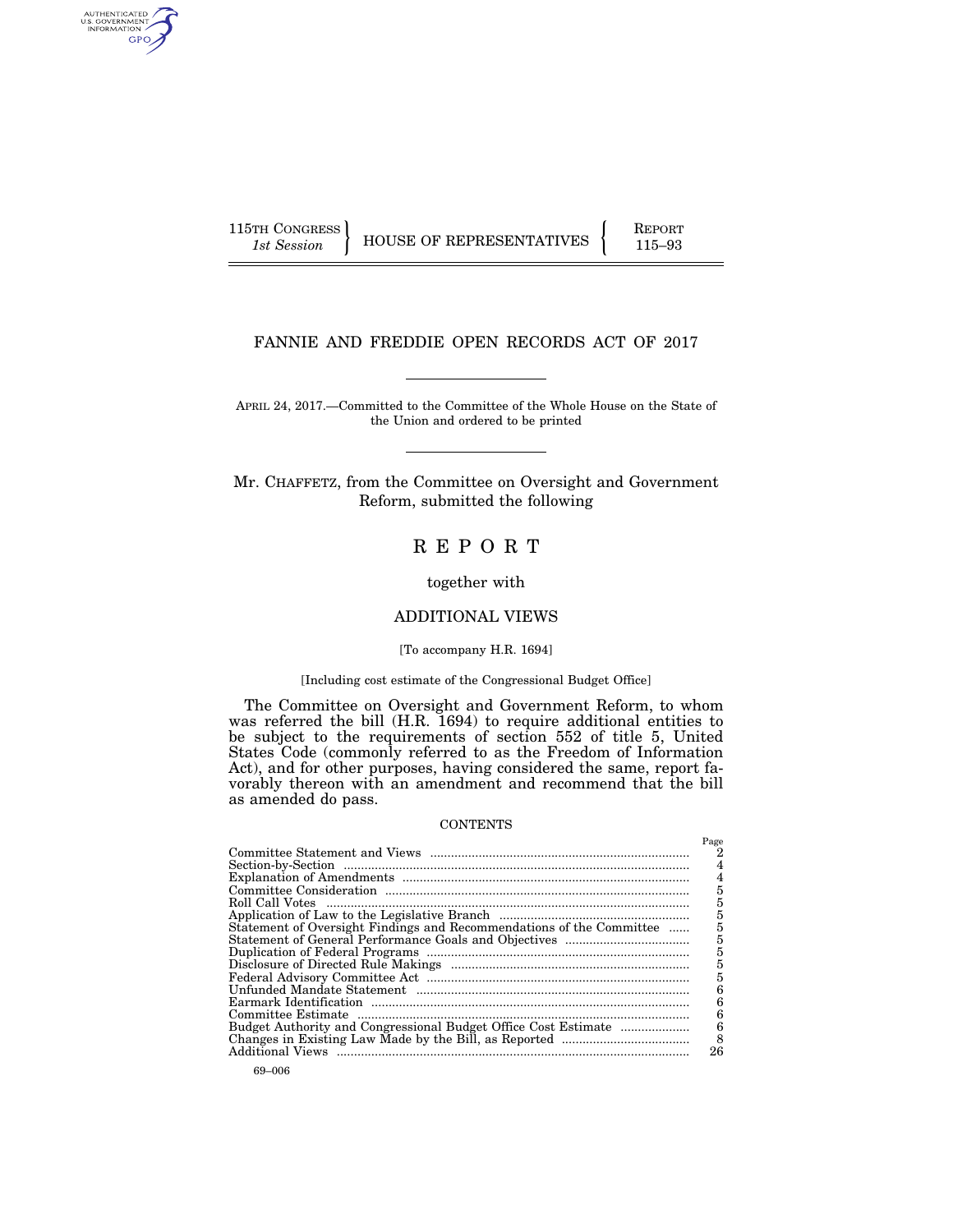The amendment is as follows:

Strike all after the enacting clause and insert the following:

#### **SEC. 1. SHORT TITLE.**

This Act may be cited as the "Fannie and Freddie Open Records Act of 2017". **SEC. 2. APPLICABILITY OF FOIA.** 

(a) APPLICABILITY TO GOVERNMENT SPONSORED ENTITIES IN CONSERVATORSHIP.— Section 552 of title 5, United States Code (commonly referred to as the Freedom of Information Act), is amended by adding at the end the following new subsection:

"(n) The Federal National Mortgage Association or the Federal Home Loan Mortgage Corporation shall comply with agency requirements under this section during any period such enterprise is under conservatorship or receivership pursuant to section 1367 of the Federal Housing Enterprises Financial Safety and Soundness Act of 1992 (12 U.S.C. 4617).'

(b) EFFECTIVE DATE; APPLICABILITY.—The amendment made by subsection (a) shall be effective on the date of the enactment of this Act and shall apply with respect to any request filed under section 552(a)(3) of title 5, United States Code, on or after such effective date, relating to any record created before, on, or after the date of the enactment of this Act.

#### COMMITTEE STATEMENT AND VIEWS

#### PURPOSE AND SUMMARY

H.R. 1694, the Fannie and Freddie Open Records Act of 2017, applies the Freedom of Information Act (FOIA) to the Federal National Mortgage Association (Fannie Mae) and the Federal Home Loan Mortgage Corporation (Freddie Mac) while they remain under the conservatorship of the Federal Housing Finance Agency (FHFA). The Fannie and Freddie Open Records Act of 2017 furthers the Committee's efforts to ensure the American people know what activities the government performs with their taxpayer dollars.

#### BACKGROUND AND NEED FOR LEGISLATION

Fannie Mae and Freddie Mac are federally-chartered, for-profit institutions. Congress created Fannie Mae in 1938 on the heels of the Great Depression and Freddie Mac in 1970<sup>1</sup> to stimulate home ownership and support the expanding housing market.2

To stabilize the housing market in the aftershock of the financial crisis, the FHFA used its authority in 2008 to place Fannie Mae and Freddie Mac into its conservatorship.3 In conservatorship, the government takes control of a failing financial institution with the goal of returning it to financial health and stockholder control.4 In the process, the FHFA redirected \$187.5 billion to Fannie Mae and Freddie Mac.5 At the time, the taxpayer-financed Fannie and

<sup>&</sup>lt;sup>1</sup>A 1938 amendment to the National Housing Act created Fannie Mae. The 1970 Emergency Home Finance Act created Freddie Mac to help thrifts (organizations that accept savings account deposits and invest most of the proceeds in mortgages) manage the challenges associated with interest rate risk. *See*, Federal Housing Finance Agency Office of the Inspector General, *A Brief History of the Housing Government-Sponsored Enterprises*, last accessed March 12th, *available at* https://www.fhfaoig.gov/Content/Files/History%20of%20the%20Government%20 Sponsored%20Enterprises.pdf. 2 *Id.* 

<sup>3</sup>P.L. 110–289, Section 1117.

<sup>4</sup> Congressional Research Service, ''Fannie Mae, Freddie Mac, and FOIA: Information Access Policy for the Government-Sponsored Enterprises'', R42080 (Nov. 10, 2011). 5 Bloomberg, *Quick Take—Fannie Mae and Freddie Mac*, last accessed March 12th, *available* 

*at* https://www.bloomberg.com/quicktake/fannie-mae-and-freddie-mac-irbtxzdk.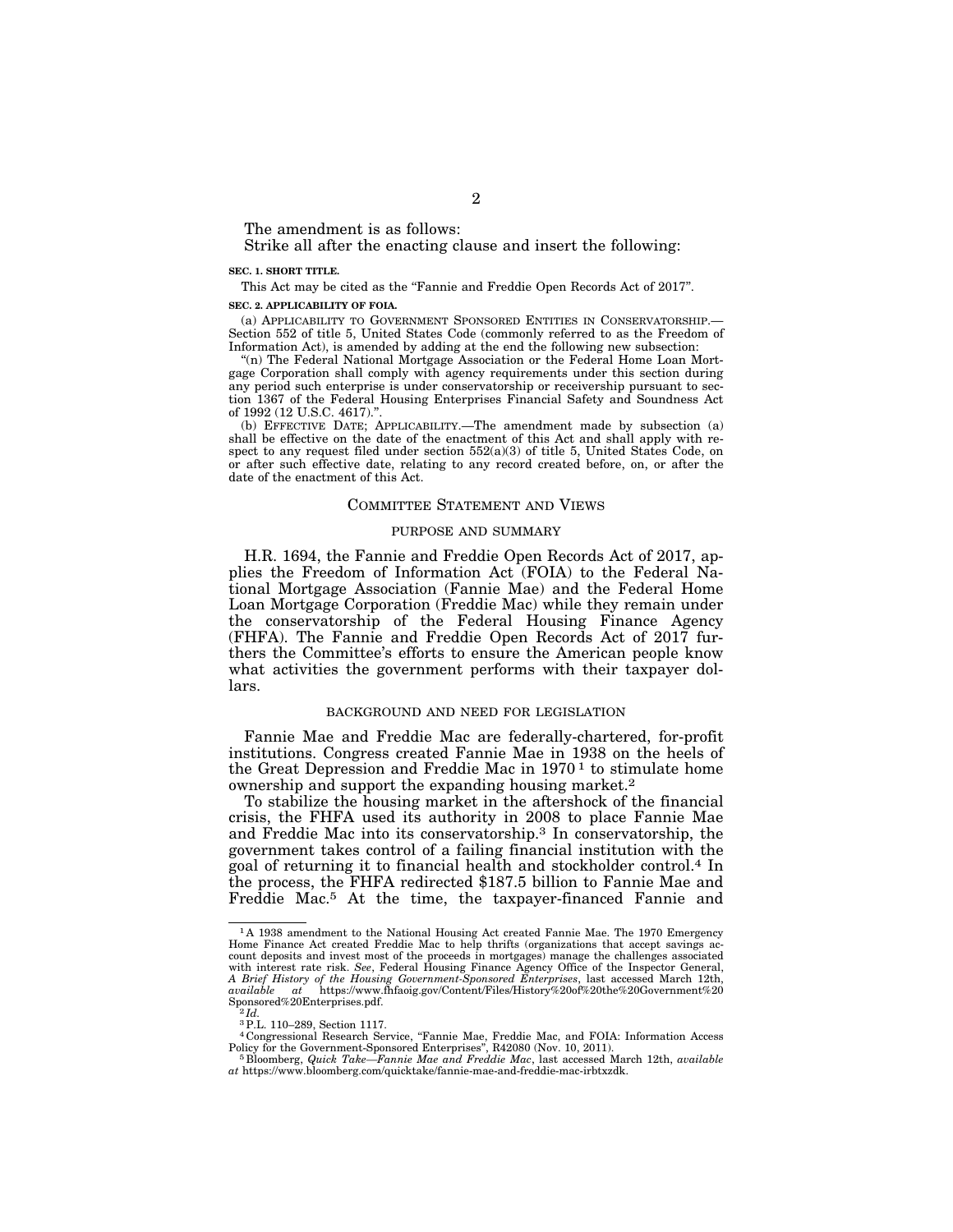Freddie bailout was considered ''the most sweeping government intervention in private financial markets in decades."<sup>6</sup>

Enacted in 1966, the FOIA established the public's right to know by creating a presumption that the public has access to federal agency records.<sup>7</sup> The statute authorizing the FHFA's conservatorship over Fannie and Freddie, section 4617 of title 12, United States Code, granted the FHFA the power to exercise "all rights, titles, powers, and privileges of the regulated entity, and of any stockholder, officer, or director of such regulated entity with respect to the regulated entity and the assets of the regulated entity."<sup>8</sup> As such, when the FHFA took over as conservator, Fannie and Freddie's records became the equivalent of FHFA's ''agency records" for purposes of FOIA. H.R. 1694 will allow the FHFA to withhold agency records under FOIA's nine exemptions. Under the bill, Fannie Mae and Freddie Mac will be treated like any other agency for purposes of section 552 of title 5, United States Code. The exemptions to disclosure in subsection (b) and the presumption of openness under subsection (a)(8) are equally applicable to Fannie Mae and Freddie Mac as any other agency required to comply with FOIA.

There is precedent for applying FOIA to a nongovernmental entity. Congress conferred FOIA applicability to a quasi-governmental entity—the National Railroad Passenger Corporation (Amtrak) when it amended the Rail Passenger Service Act to include a provision explicitly applying FOIA to Amtrak. The bill report for the amendment stated, ''in view of the substantial Federal funds which are going to Amtrak, the taxpaying public is entitled to access the information about the conduct of Amtrak affairs."<sup>9</sup>

#### LEGISLATIVE HISTORY

On March 23, 2017, Representative Jason Chaffetz (R–UT), Chairman of the House Committee on Oversight and Government Reform, introduced H.R. 1694, the Fannie and Freddie Open Records Act of 2017, with Representatives Ron DeSantis (R–FL), Steve Russell (R–OK), John J. Duncan, Jr. (R–TN), Thomas Massie (R–KY), Blake Farenthold (R–TX), James Comer (R–KY), Rod Blum (R–IA), and Darrell Issa (R–CA). H.R. 1694 was referred to the Committee on Oversight and Government Reform. On March 23, 2017, the Committee held a hearing entitled, ''Legislative Proposals for Fostering Transparency.'' H.R. 1694 was one of three bills discussed. The Committee considered H.R. 1694 at a business meeting on March 28, 2017 and ordered the bill reported favorably, as amended, by voice vote.

On January 5, 2017, Representative Chaffetz introduced a related bill, H.R. 298, the Fannie Mae and Freddie Mac Transparency Act of 2017, with Representative Thomas Massie (R–KY).

<sup>6</sup>Zachary Goldfarb, *Treasury to Rescue Fannie and Freddie*, Washington Post (Sept. 7, 2008), *available at* http://www.washingtonpost.com/wp-dyn/content/article/2008/09/06/

AR2008090602540.html?hpid=topnews.<br><sup>7</sup> The Freedom of Information Act, 5 U.S.C. §552, and Pub. L. 110–175, 121 Stat. 2524, and<br>Pub. L. 111–83, Section 564, 123, Stat. 2142, 2184; *see also,* U.S. Congress, House Committee % of the Whole House on the State of the Union, Clarifying and Protecting the Right of the Public to Information, 89th Cong. 2nd sess. May 9, 1966, H.Rpt. 1497 (Washington: GPO, 1966).<br><sup>8</sup>See 12 U.S.C. §4617(b)(2)(A)(i).<br>

*Policy for the Government-Sponsored Enterprises* (Nov. 10, 2011), *available at* file:///C:/Users/ mdoocy/Downloads/nps61-073012-38%20(7).pdf.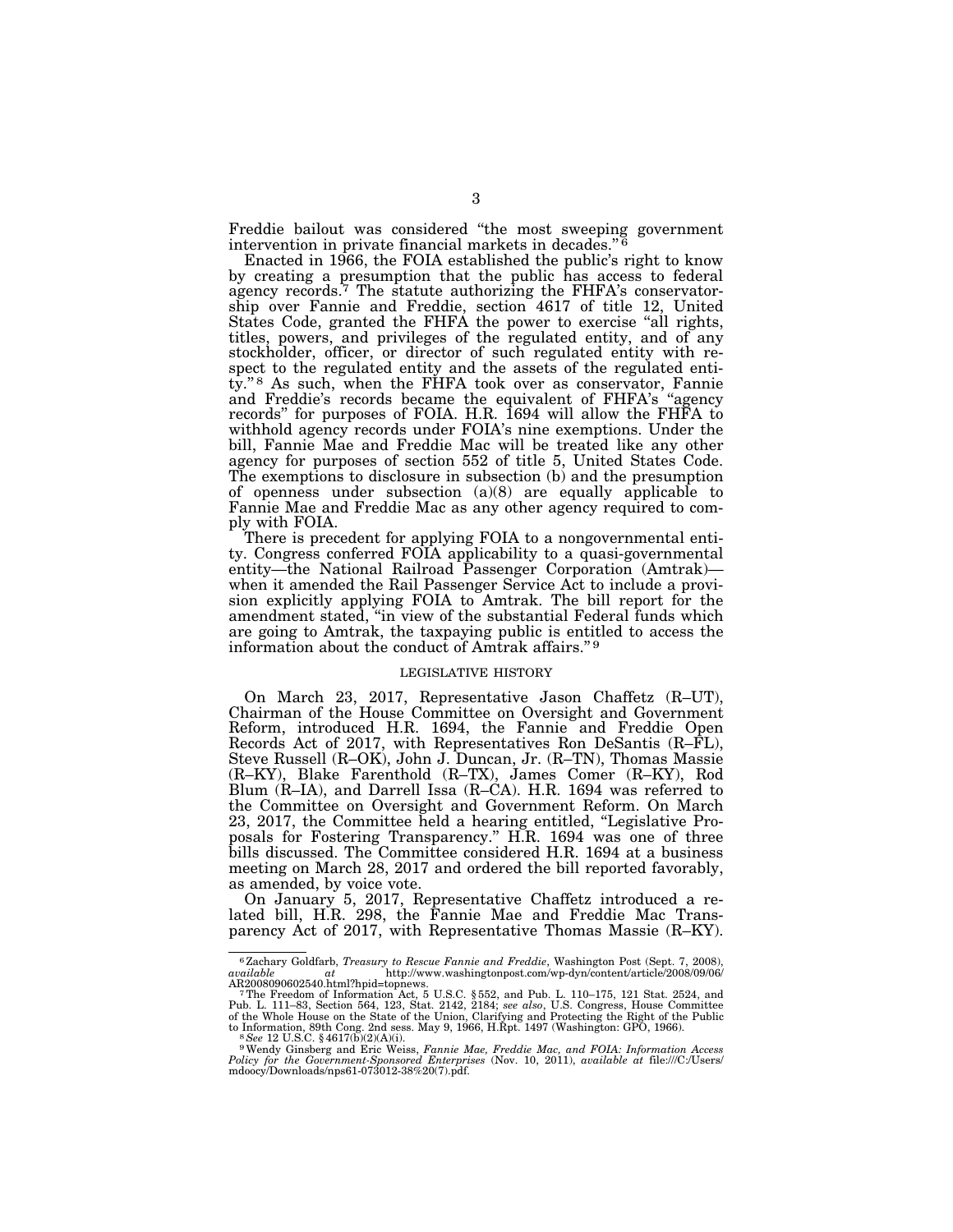H.R. 298 was referred to the House Committee on Financial Services. Representative Chaffetz introduced identical bills in the 114th, 112th, and 111th Congresses.

In the 114th Congress, Representative Chaffetz introduced H.R. 1577, the Fannie Mae and Freddie Mac Transparency Act of 2015, on March 24, 2015. H.R. 1577 was referred to the House Committee on Financial Services.

In the 112th Congress, Representative Chaffetz introduced H.R. 463, the Fannie Mae and Freddie Mac Transparency Act of 2011 on January 26, 2011, with Representatives Darrell Issa (R–CA), Jeff Flake (R–AZ), Jeb Hensarling (R–TX), Ron Paul (R–TX), Spencer Bachus (R–AL), Todd Platts (R–PA), Ted Poe (R–TX), Mike Rogers (R–MI), Adrian Smith (R–NE), Connie Mack (R–FL), and Mike Quigley (D–IL). There were 19 total cosponsors of H.R. 463. H.R. 463 was referred to the House Committee on Financial Services and subsequently to the Subcommittee on Capital Markets and Government Sponsored Enterprises. On May 25, 2011, the Subcommittee held a hearing on H.R. 463. The Subcommittee considered H.R. 463 at a mark-up session on July 12, 2011 and referred the bill to the Full Committee by voice vote.

In the 111th Congress, Representative Chaffetz introduced H.R. 5539, the Fannie Mae and Freddie Mac Transparency Act of 2010, on June 16, 2010, with Representatives John Conyers (D–MI), Lamar Smith (R–TX), Darrell Issa (R–CA), Spencer Bachus (R–AL), Jeb Hensarling (R–TX), Edward Royce (R–CA), Bob Goodlatte (R– VA), Judy Biggert (R–IL), Thomas Rooney (R–FL), and Cynthia Lummis (R–WY). There were 22 total cosponsors of H.R. 5539. The bill was referred to the House Committee on Financial Services.

#### SECTION-BY-SECTION

#### *Section 1. Short title*

The short title of the bill is the "Fannie and Freddie Open Records Act of 2017.''

#### *Section 2. Applicability of FOIA*

Section 2 amends section 552 of title 5, (the Freedom of Information Act, or FOIA), United States Code, by adding a new subsection (n) to clarify that section 552 applies to the Federal National Mortgage Association (Fannie Mae) and the Federal Home Loan Mortgage Corporation (Freddie Mac) during any period during which either entity is under conservatorship or receivership of the Federal Housing Finance Agency (FHFA).

Subparagraph (b) makes the date of enactment of the bill the date of effect. The records that are applicable to FOIA are ''any record[s] created before, on, or after the date of enactment of this Act.''

#### EXPLANATION OF AMENDMENTS

During Committee consideration of the bill, Chairman Jason Chaffetz offered an amendment in the nature of a substitute to address technical drafting concerns and more appropriately reflect the bill's intent. The amendment in the nature of a substitute was adopted by voice vote.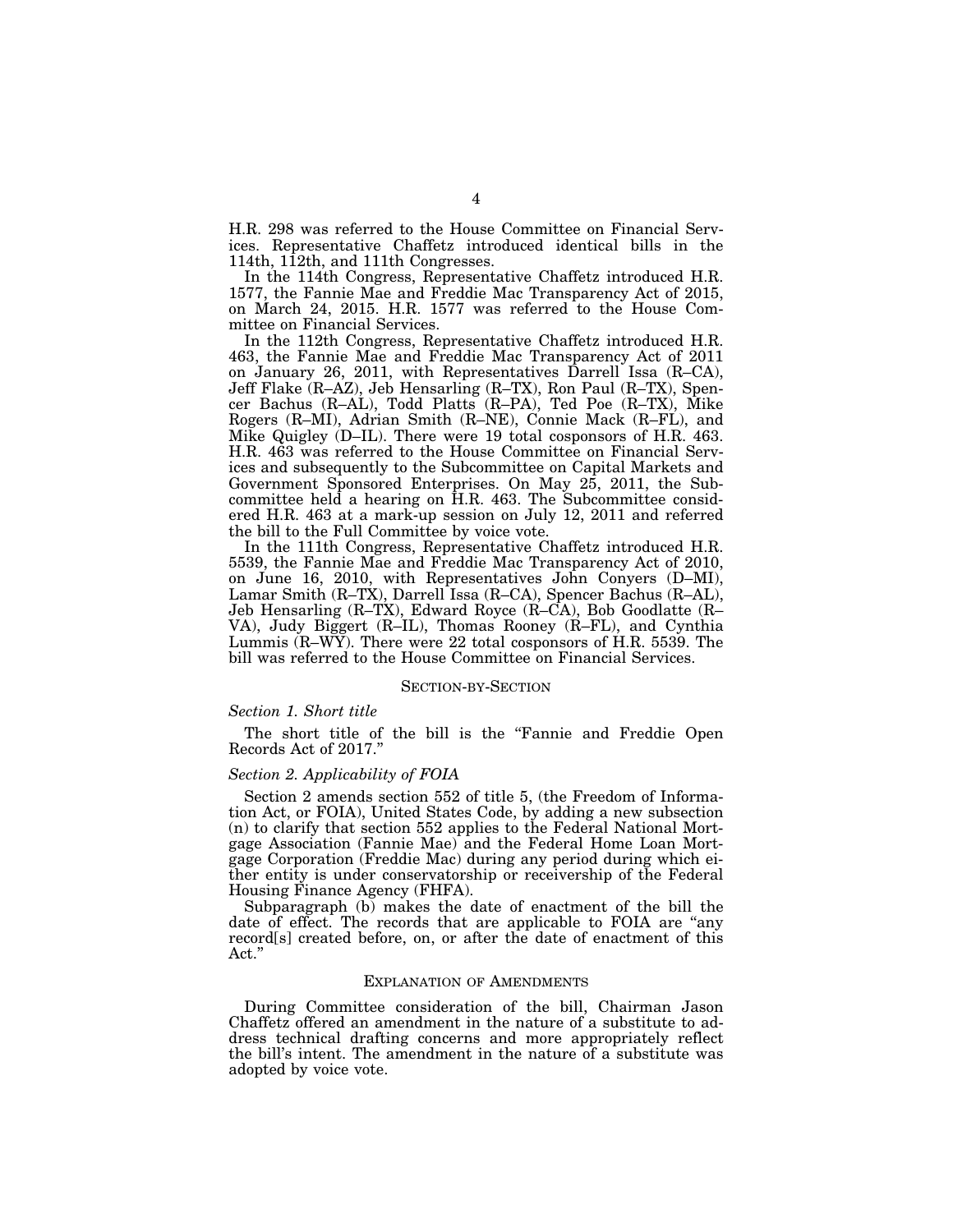#### COMMITTEE CONSIDERATION

On March 28, 2017, the Committee met in open session and ordered reported favorably the bill, H.R. 1694, as amended, by voice vote, a quorum being present.

#### ROLL CALL VOTES

There were no roll call votes requested or conducted during Full Committee consideration of H.R. 1694.

#### APPLICATION OF LAW TO THE LEGISLATIVE BRANCH

Section 102(b)(3) of Public Law 104–1 requires a description of the application of this bill to the legislative branch where the bill relates to the terms and conditions of employment or access to public services and accommodations. This bill applies the Freedom of Information Act to Fannie Mae and Freddie Mac while they remain under the conservatorship of the FHFA. As such, this bill does not relate to employment or access to public services and accommodations.

## STATEMENT OF OVERSIGHT FINDINGS AND RECOMMENDATIONS OF THE COMMITTEE

In compliance with clause  $3(c)(1)$  of rule XIII and clause  $(2)(b)(1)$ of rule X of the Rules of the House of Representatives, the Committee's oversight findings and recommendations are reflected in the descriptive portions of this report.

#### STATEMENT OF GENERAL PERFORMANCE GOALS AND OBJECTIVES

In accordance with clause  $3(c)(4)$  of rule XIII of the Rules of the House of Representatives, the Committee's performance goal or objective of this bill is to require additional entities to be subject to the requirements of section 552 of title 5, United States Code (commonly referred to as the Freedom of Information Act), and for other purposes.

#### DUPLICATION OF FEDERAL PROGRAMS

In accordance with clause  $2(c)(5)$  of rule XIII no provision of this bill establishes or reauthorizes a program of the Federal Government known to be duplicative of another Federal program, a program that was included in any report from the Government Accountability Office to Congress pursuant to section 21 of Public Law 111–139, or a program related to a program identified in the most recent Catalog of Federal Domestic Assistance.

#### DISCLOSURE OF DIRECTED RULE MAKINGS

The Committee estimates that enacting this bill does not direct the completion of any specific rule makings within the meaning of section 551 or title 5, United States Code.

# FEDERAL ADVISORY COMMITTEE ACT

The Committee finds that the legislation does not establish or authorize the establishment of an advisory committee within the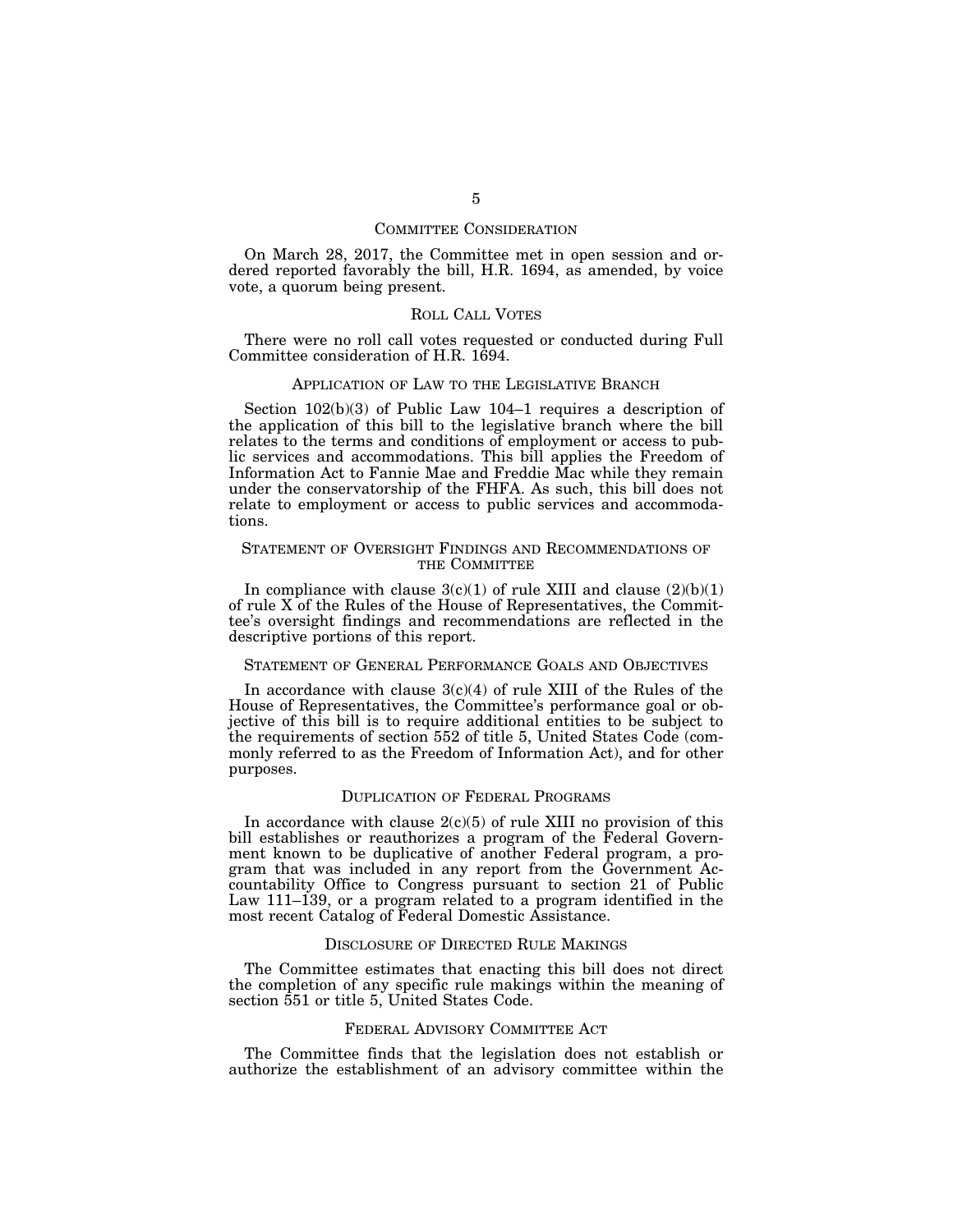definition of Section 5(b) of the appendix to title 5, United States Code.

#### UNFUNDED MANDATE STATEMENT

Section 423 of the Congressional Budget and Impoundment Control Act (as amended by Section  $101(a)(2)$  of the Unfunded Mandates Reform Act of 1995, P.L. 104–4) requires a statement as to whether the provisions of the reported include unfunded mandates. In compliance with this requirement, the Committee has included below a letter received from the Congressional Budget Office.

#### EARMARK IDENTIFICATION

This bill does not include any congressional earmarks, limited tax benefits, or limited tariff benefits as defined in clause 9 of rule XXI.

#### COMMITTEE ESTIMATE

Clause  $3(d)(1)$  of rule XIII of the Rules of the House of Representatives requires an estimate and a comparison by the Committee of the costs that would be incurred in carrying out this bill. However, clause  $3(d)(2)(B)$  of that rule provides that this requirement does not apply when the Committee has included in its report a timely submitted cost estimate of the bill prepared by the Director of the Congressional Budget Office under section 402 of the Congressional Budget Act of 1974, which the Committee has included below.

# BUDGET AUTHORITY AND CONGRESSIONAL BUDGET OFFICE COST ESTIMATE

With respect to the requirements of clause  $3(c)(2)$  of rule XIII of the Rules of the House of Representatives and section 308(a) of the Congressional Budget Act of 1974 and with respect to requirements of clause  $(3)(c)(3)$  of rule XIII of the Rules of the House of Representatives and section 402 of the Congressional Budget Act of 1974, the Committee has received the following cost estimate for this bill from the Director of Congressional Budget Office:

U.S. CONGRESS, CONGRESSIONAL BUDGET OFFICE, *Washington, DC, April 21, 2017.* 

Hon. JASON CHAFFETZ, *Chairman, Committee on Oversight and Government Reform, House of Representatives, Washington, DC.* 

DEAR MR. CHAIRMAN: The Congressional Budget Office has prepared the enclosed cost estimate for H.R. 1694, the Fannie and Freddie Open Records Act 2017.

If you wish further details on this estimate, we will be pleased to provide them. The CBO staff contact is Aurora Swanson.

Sincerely,

KEITH HALL*.* 

Enclosure.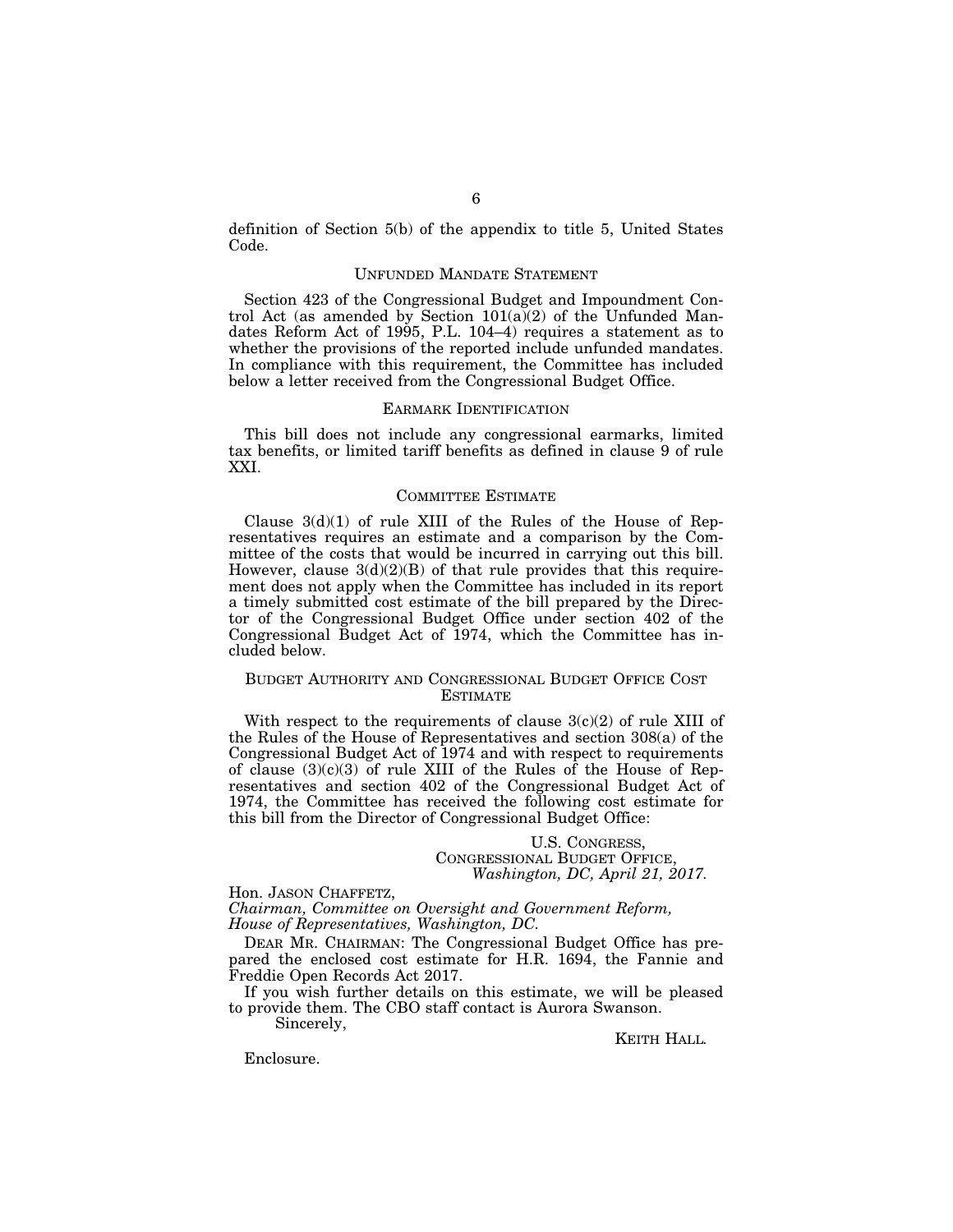#### *H.R. 1694—Fannie and Freddie Open Records Act of 2017*

H.R. 1694 would amend the Freedom of Information Act (FOIA) to make its provisions apply to Fannie Mae and Freddie Mac when the two entities are in federal conservatorship or receivership. Under current law, Fannie Mae and Freddie Mac (the entities) are not subject to FOIA because they are not federal agencies. Under the bill, the two entities would be directed to accept and process FOIA requests from the public and to release information to satisfy those requests as long as they are in federal conservatorship.

Based on information provided by the two entities, the Federal Housing Finance Agency (FHFA), and annual FOIA costs incurred by other federal agencies, CBO estimates that administrative costs for Fannie Mae, Freddie Mac, and FHFA would increase under the bill. All of the net costs would be borne by Fannie Mae and Freddie Mac because FHFA would assess fees on the two entities to cover its costs. CBO estimates that enacting the legislation would increase direct spending by \$10 million over the 2018–2027 period; therefore, pay-as-you go procedures apply. Enacting the bill would not affect revenues.

Fannie Mae's and Freddie Mac's administrative costs would increase because each entity would need to hire staff to review FOIA requests, gather relevant information, evaluate the information to determine if it is exempt from disclosure under FOIA, and release the nonexempt information to satisfy such requests. Each entity also would need to expand data processing tools and systems to electronically search and compile relevant data and documents. Finally, the entities would need to hire staff to handle appeals that arise when information is withheld because the entity considers it to be exempt from disclosure under FOIA.

Based on an analysis of information provided by the entities and FHFA, and the costs incurred by federal agencies to comply with FOIA, CBO estimates that administrative costs would increase by \$40 million in 2018 because Fannie Mae and Freddie Mac likely would employ outside firms to accept, evaluate, and respond to FOIA requests while simultaneously building internal capacity to perform that work with their own employees. Once the organization's internal FOIA offices are operating, administrative costs would total about \$30 million annually, CBO estimates. Those estimates include additional costs for FHFA to review requests received by Fannie Mae and Freddie Mac that include information FHFA has shared with them in its capacity as their regulator. In total, CBO estimates that over the next 10 years Fannie Mae's and Freddie Mac's administrative costs would increase by \$310 million.

Administrative costs for Fannie Mae, Freddie Mac, and FHFA in recent years have totaled about \$5 billion annually. Under the bill, CBO expects that the entities would cover the increase in costs by reducing other administrative expenses (by about \$20 million per year), increasing fees charged for providing loan guarantees (by about \$10 million a year), and reducing the portion of fees that would be available to cover the costs of its loan guarantees. On that basis, CBO estimates that enacting the bill would increase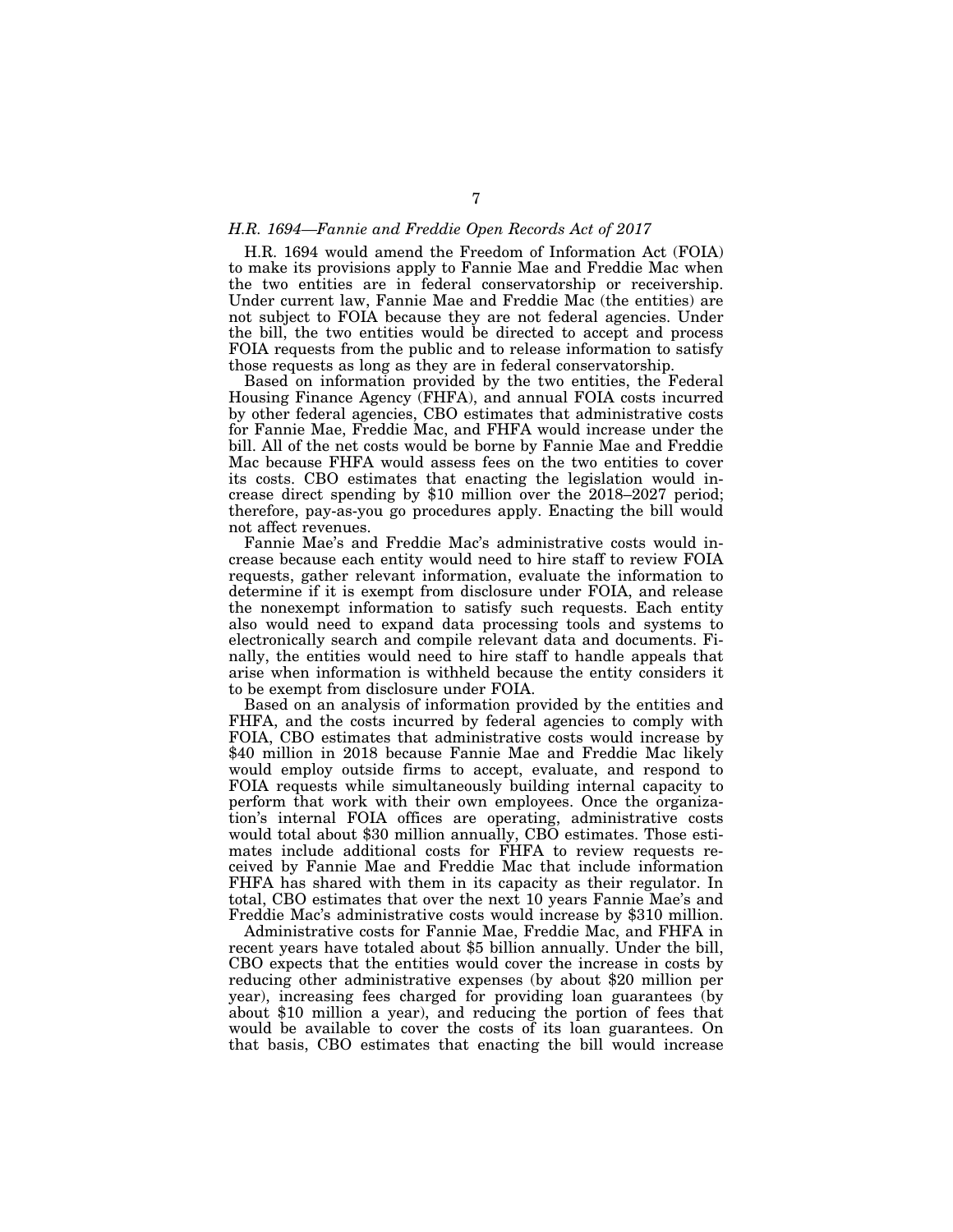Fannie Mae's and Freddie Mac's subsidy costs by about \$10 million over the 2018–2027 period.1

The Statutory Pay-As-You-Go Act of 2010 establishes budget-reporting and enforcement procedures for legislation affecting direct spending or revenues. The net changes in outlays that are subject to those pay-as-you-go procedures are shown in the following table.

CBO ESTIMATE OF PAY-AS-YOU-GO EFFECTS FOR H.R. 1694, AS ORDERED REPORTED BY THE HOUSE COMMITTEE ON OVERSIGHT AND GOVERNMENT REFORM ON MARCH 28, 2017

|                                    | By fiscal year, in millions of dollars- |      |      |      |      |      |      |      |                 |                |                |                         |                 |
|------------------------------------|-----------------------------------------|------|------|------|------|------|------|------|-----------------|----------------|----------------|-------------------------|-----------------|
|                                    | 2017                                    | 2018 | 2019 | 2020 | 2021 | 2022 | 2023 | 2024 | 2025            | 2026           | 2027           | $2017 - 2017 -$<br>2022 | 2027            |
| NET INCREASE IN THE DEFICIT        |                                         |      |      |      |      |      |      |      |                 |                |                |                         |                 |
| Statutory Pay-As-You-<br>Go Impact | $\mathbf{0}$                            |      |      |      |      |      |      |      | 2 1 1 1 1 1 1 0 | $\overline{0}$ | $\overline{0}$ | -6                      | 10 <sup>°</sup> |

CBO estimates that enacting H.R. 1694 would not increase net direct spending or on-budget deficits by more than \$5 billion in any of the four consecutive 10-year periods beginning in 2028.

H.R. 1694 contains no intergovernmental or private-sector mandates as defined in the Unfunded Mandates Reform Act and would impose no costs on state, local, or tribal governments.

The CBO staff contact for this estimate is Aurora Swanson. The estimate was approved by H. Samuel Papenfuss, Deputy Assistant Director for Budget Analysis.

#### CHANGES IN EXISTING LAW MADE BY THE BILL, AS REPORTED

In compliance with clause 3(e) of rule XIII of the Rules of the House of Representatives, changes in existing law made by the bill, as reported, are shown as follows (new matter is printed in italic and existing law in which no change is proposed is shown in roman):

#### **TITLE 5, UNITED STATES CODE**

\* \* \* \* \* \* \*

# **PART I—THE AGENCIES GENERALLY**

\* \* \* \* \* \* \* **CHAPTER 5—ADMINISTRATIVE PROCEDURE** 

# \* \* \* \* \* \* \*

# SUBCHAPTER II—ADMINISTRATIVE PROCEDURE

\* \* \* \* \* \* \*

 $1$  Under the Federal Credit Reform Act the cost of loan guarantees is recorded in the federal budget by estimating a subsidy cost for those guarantees. The subsidy cost is calculated by estimating all future cash flows a fees paid in exchange for the guarantee, and converting those cash flows into a present value<br>figure. CBO estimates the subsidy cost of Fannie Mae's and Freddie Mac's guarantees using a<br>fair-value methodology to discount f more detailed description of how CBO accounts for the cost of Fannie Mae and Freddie Mac<br>in the budget, see Congressional Budget Office, CBO's Budgetary Treatment of Fannie Mae and<br>Freddy Mac, Background Paper (January 201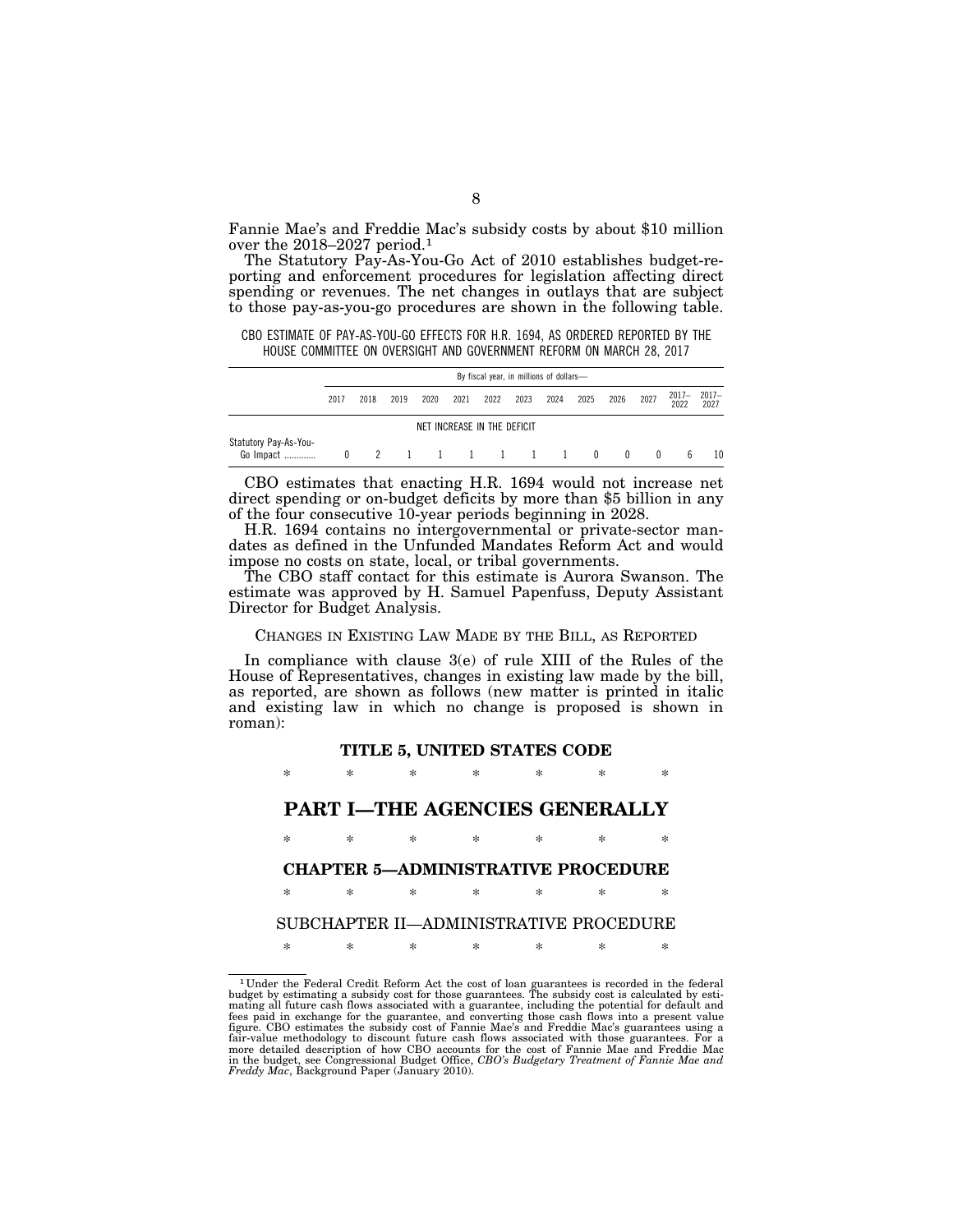## **§ 552. Public information; agency rules, opinions, orders, records, and proceedings**

(a) Each agency shall make available to the public information as follows:

(1) Each agency shall separately state and currently publish in the Federal Register for the guidance of the public—

(A) descriptions of its central and field organization and the established places at which, the employees (and in the case of a uniformed service, the members) from whom, and the methods whereby, the public may obtain information, make submittals or requests, or obtain decisions;

(B) statements of the general course and method by which its functions are channeled and determined, including the nature and requirements of all formal and informal procedures available;

(C) rules of procedure, descriptions of forms available or the places at which forms may be obtained, and instructions as to the scope and contents of all papers, reports, or examinations;

(D) substantive rules of general applicability adopted as authorized by law, and statements of general policy or interpretations of general applicability formulated and adopted by the agency; and

(E) each amendment, revision, or repeal of the foregoing.

Except to the extent that a person has actual and timely notice of the terms thereof, a person may not in any manner be required to resort to, or be adversely affected by, a matter required to be published in the Federal Register and not so published. For the purpose of this paragraph, matter reasonably available to the class of persons affected thereby is deemed published in the Federal Register when incorporated by reference therein with the approval of the Director of the Federal Register.

(2) Each agency, in accordance with published rules, shall make available for public inspection in an electronic format—

(A) final opinions, including concurring and dissenting opinions, as well as orders, made in the adjudication of cases;

(B) those statements of policy and interpretations which have been adopted by the agency and are not published in the Federal Register;

(C) administrative staff manuals and instructions to staff that affect a member of the public;

(D) copies of all records, regardless of form or format—

(i) that have been released to any person under paragraph (3); and

 $(iii)(I)$  that because of the nature of their subject matter, the agency determines have become or are likely to become the subject of subsequent requests for substantially the same records; or

(II) that have been requested 3 or more times; and

(E) a general index of the records referred to under subparagraph  $(D)$ ;

unless the materials are promptly published and copies offered for sale. For records created on or after November 1, 1996, within one year after such date, each agency shall make such records available, including by computer telecommunications or, if computer telecommunications means have not been established by the agen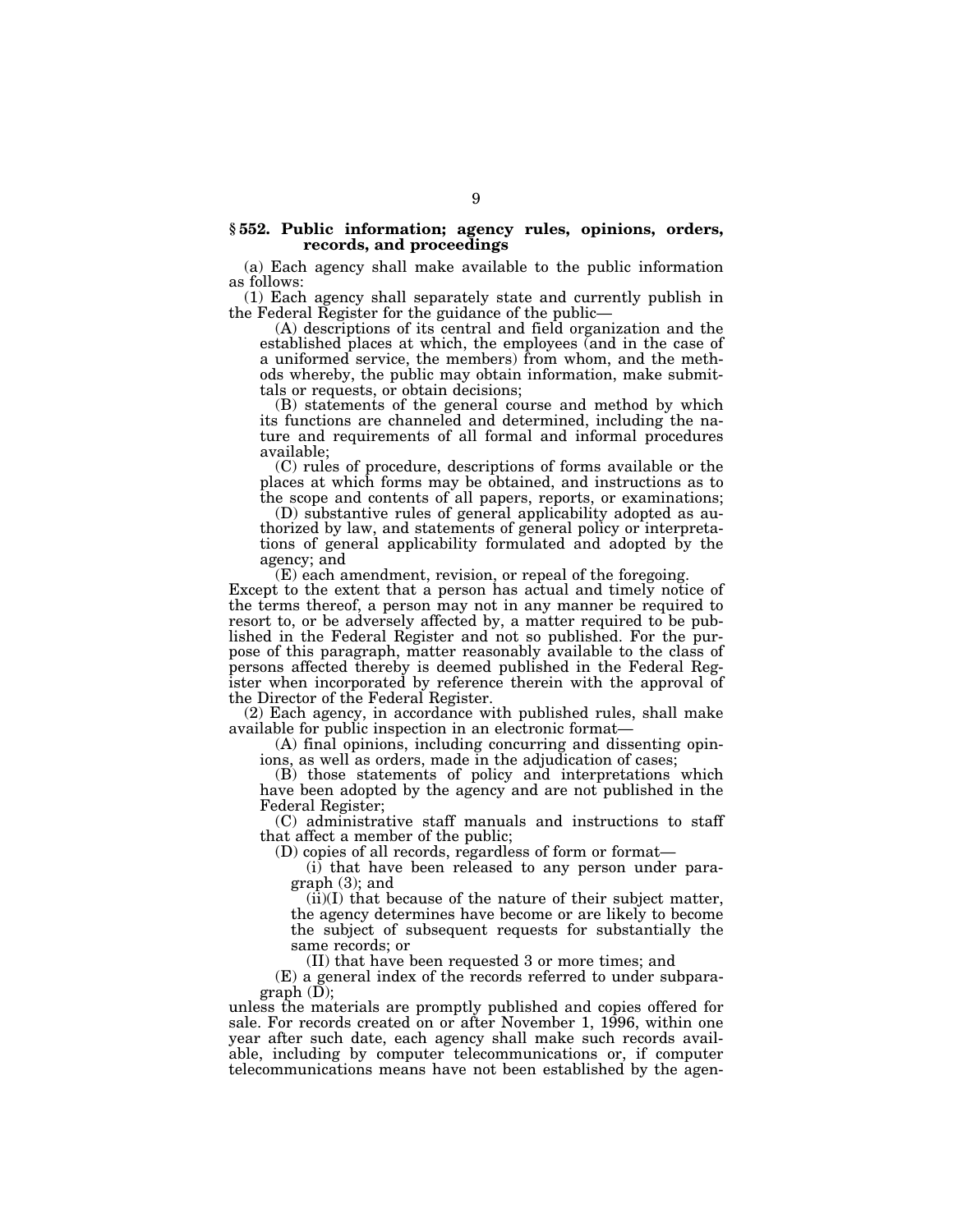cy, by other electronic means. To the extent required to prevent a clearly unwarranted invasion of personal privacy, an agency may delete identifying details when it makes available or publishes an opinion, statement of policy, interpretation, staff manual, instruction, or copies of records referred to in subparagraph (D). However, in each case the justification for the deletion shall be explained fully in writing, and the extent of such deletion shall be indicated on the portion of the record which is made available or published, unless including that indication would harm an interest protected by the exemption in subsection (b) under which the deletion is made. If technically feasible, the extent of the deletion shall be indicated at the place in the record where the deletion was made. Each agency shall also maintain and make available for public inspection in an electronic format current indexes providing identifying information for the public as to any matter issued, adopted, or promulgated after July 4, 1967, and required by this paragraph to be made available or published. Each agency shall promptly publish, quarterly or more frequently, and distribute (by sale or otherwise) copies of each index or supplements thereto unless it determines by order published in the Federal Register that the publication would be unnecessary and impracticable, in which case the agency shall nonetheless provide copies of such index on request at a cost not to exceed the direct cost of duplication. Each agency shall make the index referred to in subparagraph (E) available by computer telecommunications by December 31, 1999. A final order, opinion, statement of policy, interpretation, or staff manual or instruction that affects a member of the public may be relied on, used, or cited as precedent by an agency against a party other than an agency only if—

(i) it has been indexed and either made available or published as provided by this paragraph; or

(ii) the party has actual and timely notice of the terms thereof.

(3)(A) Except with respect to the records made available under paragraphs  $(1)$  and  $(2)$  of this subsection, and except as provided in subparagraph (E), each agency, upon any request for records which (i) reasonably describes such records and (ii) is made in accordance with published rules stating the time, place, fees (if any), and procedures to be followed, shall make the records promptly available to any person.

(B) In making any record available to a person under this paragraph, an agency shall provide the record in any form or format requested by the person if the record is readily reproducible by the agency in that form or format. Each agency shall make reasonable efforts to maintain its records in forms or formats that are reproducible for purposes of this section.

(C) In responding under this paragraph to a request for records, an agency shall make reasonable efforts to search for the records in electronic form or format, except when such efforts would significantly interfere with the operation of the agency's automated information system.

(D) For purposes of this paragraph, the term ''search'' means to review, manually or by automated means, agency records for the purpose of locating those records which are responsive to a request.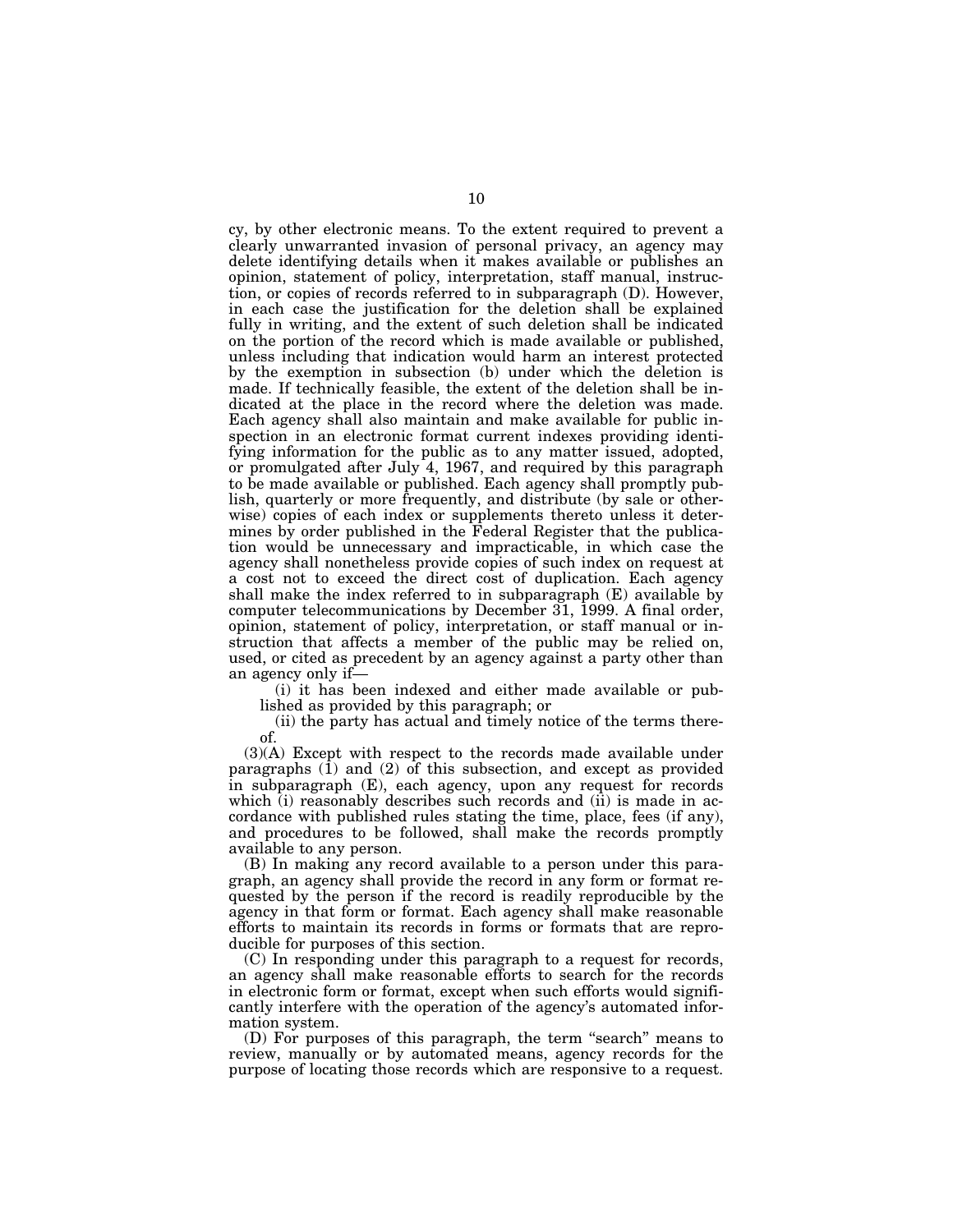(E) An agency, or part of an agency, that is an element of the intelligence community (as that term is defined in section 3(4) of the National Security Act of 1947 (50 U.S.C. 401a(4))) shall not make any record available under this paragraph to—

(i) any government entity, other than a State, territory, commonwealth, or district of the United States, or any subdivision thereof; or

(ii) a representative of a government entity described in clause (i).

 $(4)(A)(i)$  In order to carry out the provisions of this section, each agency shall promulgate regulations, pursuant to notice and receipt of public comment, specifying the schedule of fees applicable to the processing of requests under this section and establishing procedures and guidelines for determining when such fees should be waived or reduced. Such schedule shall conform to the guidelines which shall be promulgated, pursuant to notice and receipt of public comment, by the Director of the Office of Management and Budget and which shall provide for a uniform schedule of fees for all agencies.

(ii) Such agency regulations shall provide that—

(I) fees shall be limited to reasonable standard charges for document search, duplication, and review, when records are requested for commercial use;

(II) fees shall be limited to reasonable standard charges for document duplication when records are not sought for commercial use and the request is made by an educational or noncommercial scientific institution, whose purpose is scholarly or scientific research; or a representative of the news media; and

(III) for any request not described in (I) or (II), fees shall be limited to reasonable standard charges for document search and duplication.

In this clause, the term ''a representative of the news media'' means any person or entity that gathers information of potential interest to a segment of the public, uses its editorial skills to turn the raw materials into a distinct work, and distributes that work to an audience. In this clause, the term ''news'' means information that is about current events or that would be of current interest to the public. Examples of news-media entities are television or radio stations broadcasting to the public at large and publishers of periodicals (but only if such entities qualify as disseminators of "news") who make their products available for purchase by or subscription by or free distribution to the general public. These examples are not all-inclusive. Moreover, as methods of news delivery evolve (for example, the adoption of the electronic dissemination of newspapers through telecommunications services), such alternative media shall be considered to be news-media entities. A freelance journalist shall be regarded as working for a news-media entity if the journalist can demonstrate a solid basis for expecting publication through that entity, whether or not the journalist is actually employed by the entity. A publication contract would present a solid basis for such an expectation; the Government may also consider the past publication record of the requester in making such a determination.

(iii) Documents shall be furnished without any charge or at a charge reduced below the fees established under clause (ii) if disclo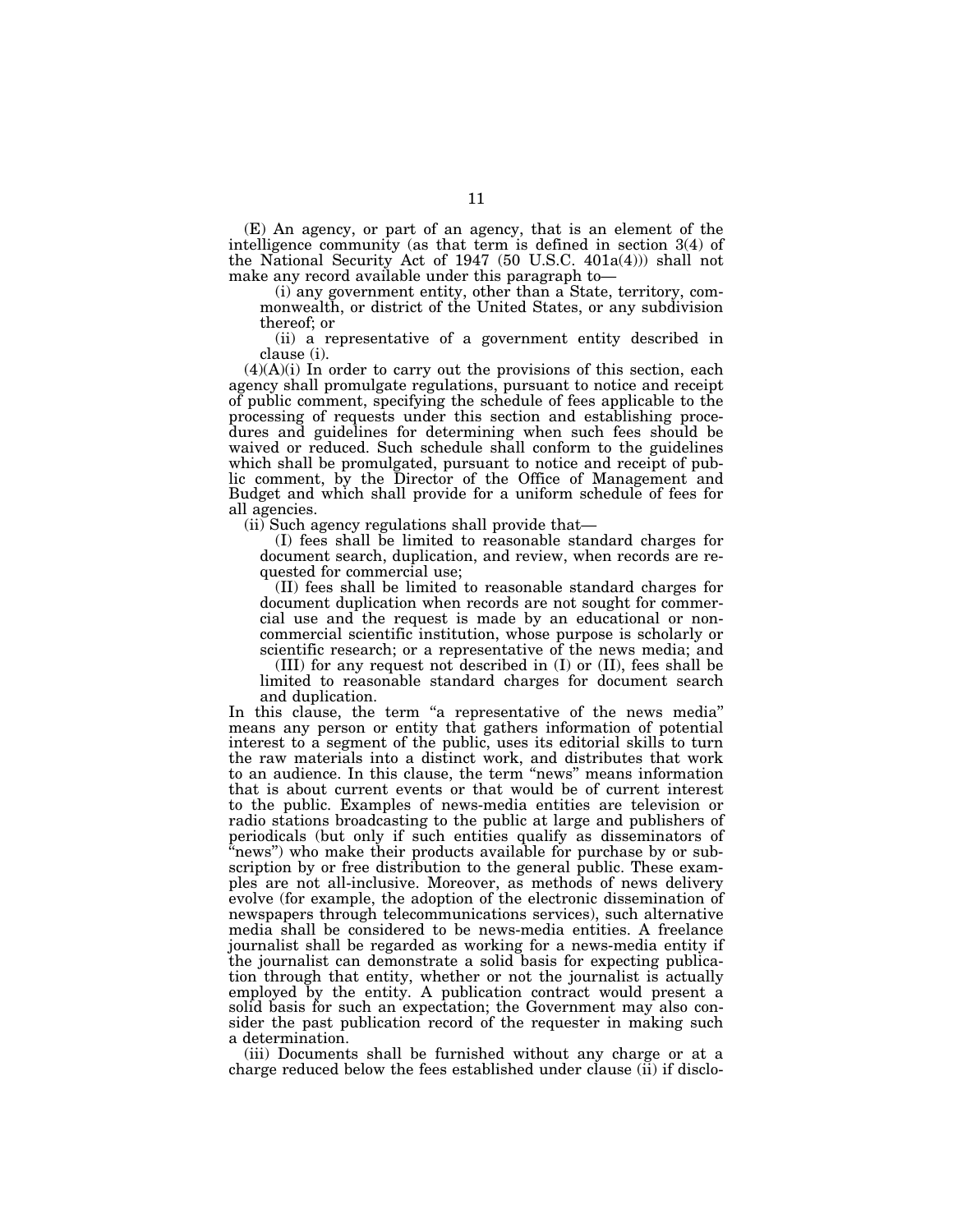sure of the information is in the public interest because it is likely to contribute significantly to public understanding of the operations or activities of the government and is not primarily in the commercial interest of the requester.

(iv) Fee schedules shall provide for the recovery of only the direct costs of search, duplication, or review. Review costs shall include only the direct costs incurred during the initial examination of a document for the purposes of determining whether the documents must be disclosed under this section and for the purposes of withholding any portions exempt from disclosure under this section. Review costs may not include any costs incurred in resolving issues of law or policy that may be raised in the course of processing a request under this section. No fee may be charged by any agency under this section—

(I) if the costs of routine collection and processing of the fee are likely to equal or exceed the amount of the fee; or

(II) for any request described in clause (ii) (II) or (III) of this subparagraph for the first two hours of search time or for the first one hundred pages of duplication.

(v) No agency may require advance payment of any fee unless the requester has previously failed to pay fees in a timely fashion, or the agency has determined that the fee will exceed \$250.

(vi) Nothing in this subparagraph shall supersede fees chargeable under a statute specifically providing for setting the level of fees for particular types of records.

(vii) In any action by a requester regarding the waiver of fees under this section, the court shall determine the matter de novo: Provided, That the court's review of the matter shall be limited to the record before the agency.

(viii)(I) Except as provided in subclause (II), an agency shall not assess any search fees (or in the case of a requester described under clause (ii)(II) of this subparagraph, duplication fees) under this subparagraph if the agency has failed to comply with any time limit under paragraph (6).

(II)(aa) If an agency has determined that unusual circumstances apply (as the term is defined in paragraph (6)(B)) and the agency provided a timely written notice to the requester in accordance with paragraph  $(6)(B)$ , a failure described in subclause (I) is excused for an additional 10 days. If the agency fails to comply with the extended time limit, the agency may not assess any search fees (or in the case of a requester described under clause (ii)(II) of this subparagraph, duplication fees).

(bb) If an agency has determined that unusual circumstances apply and more than 5,000 pages are necessary to respond to the request, an agency may charge search fees (or in the case of a requester described under clause (ii)(II) of this subparagraph, duplication fees) if the agency has provided a timely written notice to the requester in accordance with paragraph  $(6)(B)$  and the agency has discussed with the requester via written mail, electronic mail, or telephone (or made not less than 3 good-faith attempts to do so) how the requester could effectively limit the scope of the request in accordance with paragraph  $(6)(B)(ii)$ .

(cc) If a court has determined that exceptional circumstances exist (as that term is defined in paragraph  $(6)(C)$ ), a failure de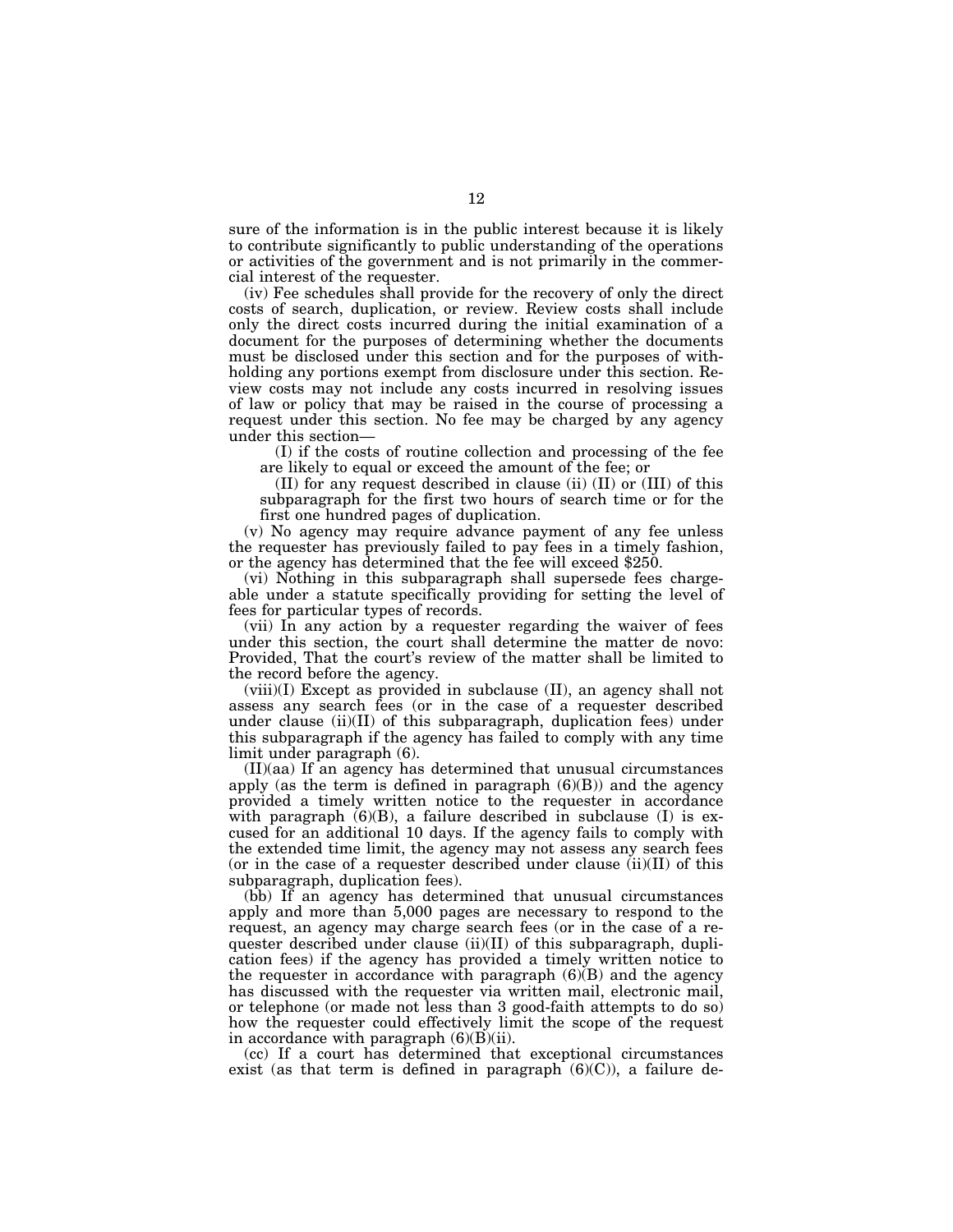scribed in subclause (I) shall be excused for the length of time provided by the court order.

(B) On complaint, the district court of the United States in the district in which the complainant resides, or has his principal place of business, or in which the agency records are situated, or in the District of Columbia, has jurisdiction to enjoin the agency from withholding agency records and to order the production of any agency records improperly withheld from the complainant. In such a case the court shall determine the matter de novo, and may examine the contents of such agency records in camera to determine whether such records or any part thereof shall be withheld under any of the exemptions set forth in subsection (b) of this section, and the burden is on the agency to sustain its action. In addition to any other matters to which a court accords substantial weight, a court shall accord substantial weight to an affidavit of an agency concerning the agency's determination as to technical feasibility under paragraph (2)(C) and subsection (b) and reproducibility under para $graph (3)(B)$ .

(C) Notwithstanding any other provision of law, the defendant shall serve an answer or otherwise plead to any complaint made under this subsection within thirty days after service upon the defendant of the pleading in which such complaint is made, unless the court otherwise directs for good cause shown.

(E)(i) The court may assess against the United States reasonable attorney fees and other litigation costs reasonably incurred in any case under this section in which the complainant has substantially prevailed.

(ii) For purposes of this subparagraph, a complainant has substantially prevailed if the complainant has obtained relief through either—

(I) a judicial order, or an enforceable written agreement or consent decree; or

(II) a voluntary or unilateral change in position by the agency, if the complainant's claim is not insubstantial.

(F)(i) Whenever the court orders the production of any agency records improperly withheld from the complainant and assesses against the United States reasonable attorney fees and other litigation costs, and the court additionally issues a written finding that the circumstances surrounding the withholding raise questions whether agency personnel acted arbitrarily or capriciously with respect to the withholding, the Special Counsel shall promptly initiate a proceeding to determine whether disciplinary action is warranted against the officer or employee who was primarily responsible for the withholding. The Special Counsel, after investigation and consideration of the evidence submitted, shall submit his findings and recommendations to the administrative authority of the agency concerned and shall send copies of the findings and recommendations to the officer or employee or his representative. The administrative authority shall take the corrective action that the Special Counsel recommends.

(ii) The Attorney General shall—

(I) notify the Special Counsel of each civil action described under the first sentence of clause (i); and

(II) annually submit a report to Congress on the number of such civil actions in the preceding year.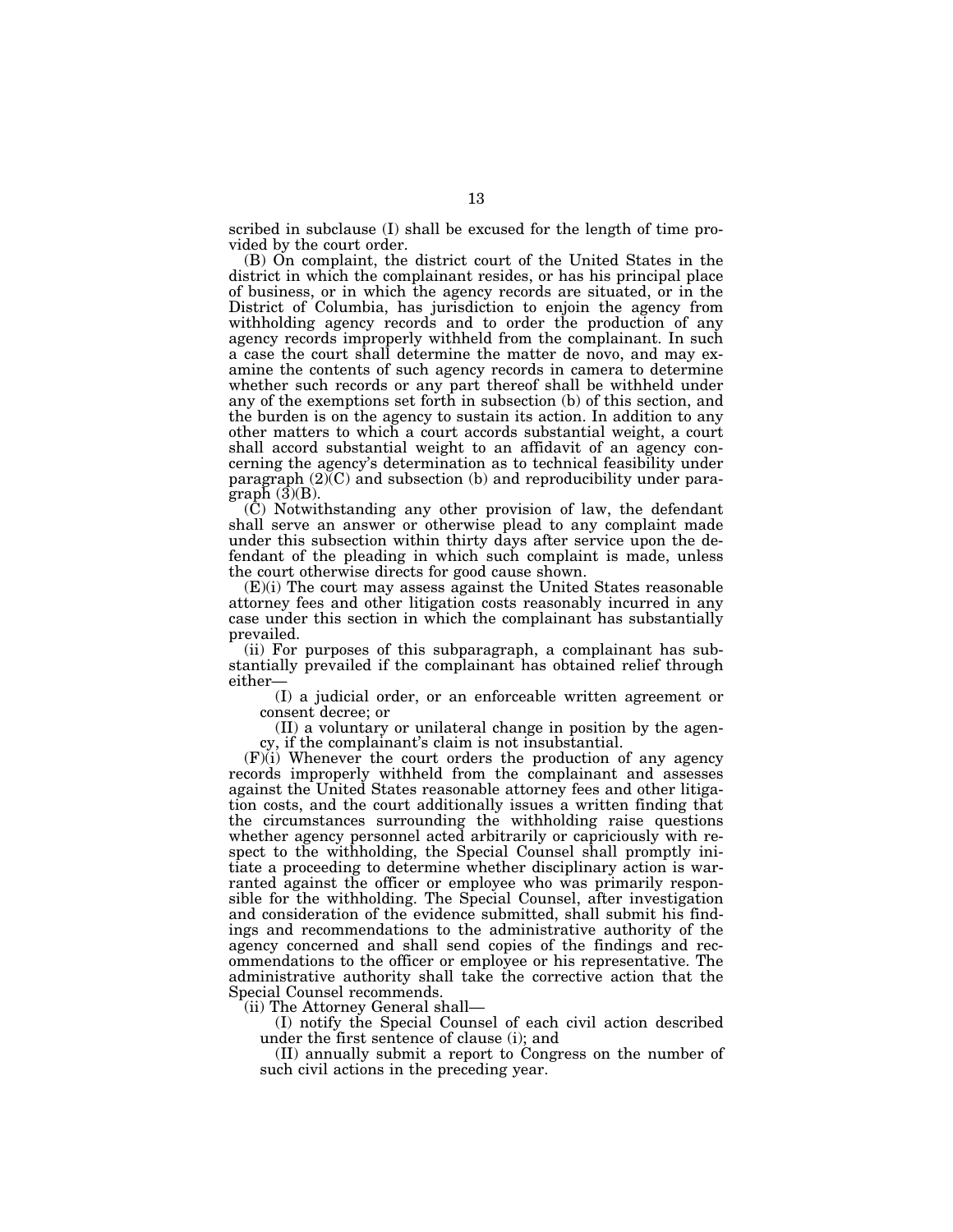(iii) The Special Counsel shall annually submit a report to Congress on the actions taken by the Special Counsel under clause (i).

(G) In the event of noncompliance with the order of the court, the district court may punish for contempt the responsible employee, and in the case of a uniformed service, the responsible member.

(5) Each agency having more than one member shall maintain and make available for public inspection a record of the final votes of each member in every agency proceeding.

(6)(A) Each agency, upon any request for records made under paragraph  $(1)$ ,  $(2)$ , or  $(3)$  of this subsection, shall-

(i) determine within 20 days (excepting Saturdays, Sundays, and legal public holidays) after the receipt of any such request whether to comply with such request and shall immediately notify the person making such request of—

(I) such determination and the reasons therefor;

(II) the right of such person to seek assistance from the FOIA Public Liaison of the agency; and

(III) in the case of an adverse determination—

(aa) the right of such person to appeal to the head of the agency, within a period determined by the head of the agency that is not less than 90 days after the date of such adverse determination; and

(bb) the right of such person to seek dispute resolution services from the FOIA Public Liaison of the agency or the Office of Government Information Services; and

(ii) make a determination with respect to any appeal within twenty days (excepting Saturdays, Sundays, and legal public holidays) after the receipt of such appeal. If on appeal the denial of the request for records is in whole or in part upheld, the agency shall notify the person making such request of the provisions for judicial review of that determination under paragraph (4) of this subsection.

The 20-day period under clause (i) shall commence on the date on which the request is first received by the appropriate component of the agency, but in any event not later than ten days after the request is first received by any component of the agency that is designated in the agency's regulations under this section to receive requests under this section. The 20-day period shall not be tolled by the agency except—

(I) that the agency may make one request to the requester for information and toll the 20-day period while it is awaiting such information that it has reasonably requested from the requester under this section; or

(II) if necessary to clarify with the requester issues regarding fee assessment. In either case, the agency's receipt of the requester's response to the agency's request for information or clarification ends the tolling period.

(B)(i) In unusual circumstances as specified in this subparagraph, the time limits prescribed in either clause (i) or clause (ii) of subparagraph (A) may be extended by written notice to the person making such request setting forth the unusual circumstances for such extension and the date on which a determination is expected to be dispatched. No such notice shall specify a date that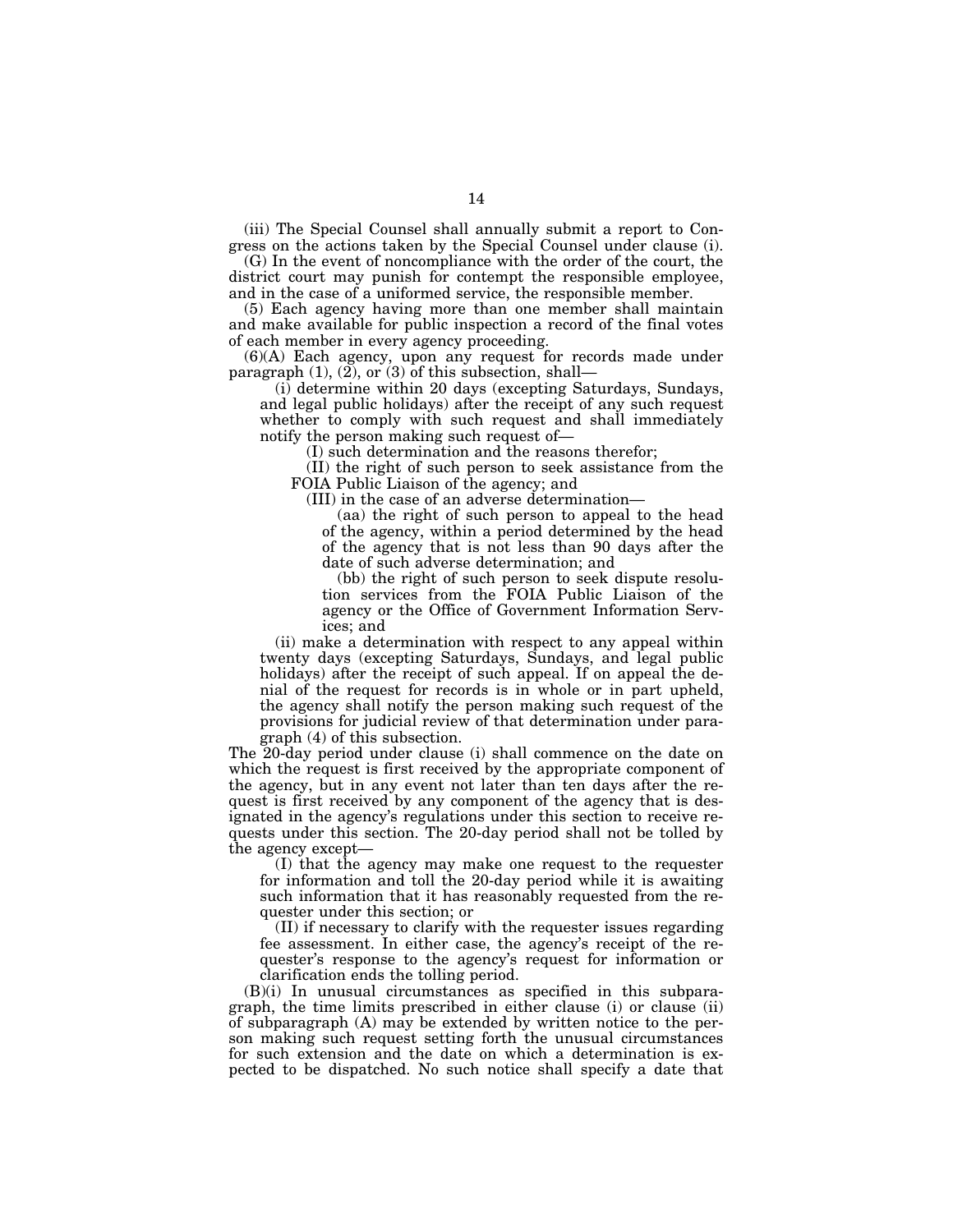would result in an extension for more than ten working days, except as provided in clause (ii) of this subparagraph.

(ii) With respect to a request for which a written notice under clause (i) extends the time limits prescribed under clause (i) of subparagraph (A), the agency shall notify the person making the request if the request cannot be processed within the time limit specified in that clause and shall provide the person an opportunity to limit the scope of the request so that it may be processed within that time limit or an opportunity to arrange with the agency an alternative time frame for processing the request or a modified request. Refusal by the person to reasonably modify the request or arrange such an alternative time frame shall be considered as a factor in determining whether exceptional circumstances exist for purposes of subparagraph (C). To aid the requester, each agency shall make available its FOIA Public Liaison, who shall assist in the resolution of any disputes between the requester and the agency, and notify the requester of the right of the requester to seek dispute resolution services from the Office of Government Information Services.

(iii) As used in this subparagraph, "unusual circumstances" means, but only to the extent reasonably necessary to the proper processing of the particular requests—

(I) the need to search for and collect the requested records from field facilities or other establishments that are separate from the office processing the request;

(II) the need to search for, collect, and appropriately examine a voluminous amount of separate and distinct records which are demanded in a single request; or

(III) the need for consultation, which shall be conducted with all practicable speed, with another agency having a substantial interest in the determination of the request or among two or more components of the agency having substantial subject-matter interest therein.

(iv) Each agency may promulgate regulations, pursuant to notice and receipt of public comment, providing for the aggregation of certain requests by the same requestor, or by a group of requestors acting in concert, if the agency reasonably believes that such requests actually constitute a single request, which would otherwise satisfy the unusual circumstances specified in this subparagraph, and the requests involve clearly related matters. Multiple requests involving unrelated matters shall not be aggregated.

(C)(i) Any person making a request to any agency for records under paragraph  $(1)$ ,  $(2)$ , or  $(3)$  of this subsection shall be deemed to have exhausted his administrative remedies with respect to such request if the agency fails to comply with the applicable time limit provisions of this paragraph. If the Government can show exceptional circumstances exist and that the agency is exercising due diligence in responding to the request, the court may retain jurisdiction and allow the agency additional time to complete its review of the records. Upon any determination by an agency to comply with a request for records, the records shall be made promptly available to such person making such request. Any notification of denial of any request for records under this subsection shall set forth the names and titles or positions of each person responsible for the denial of such request.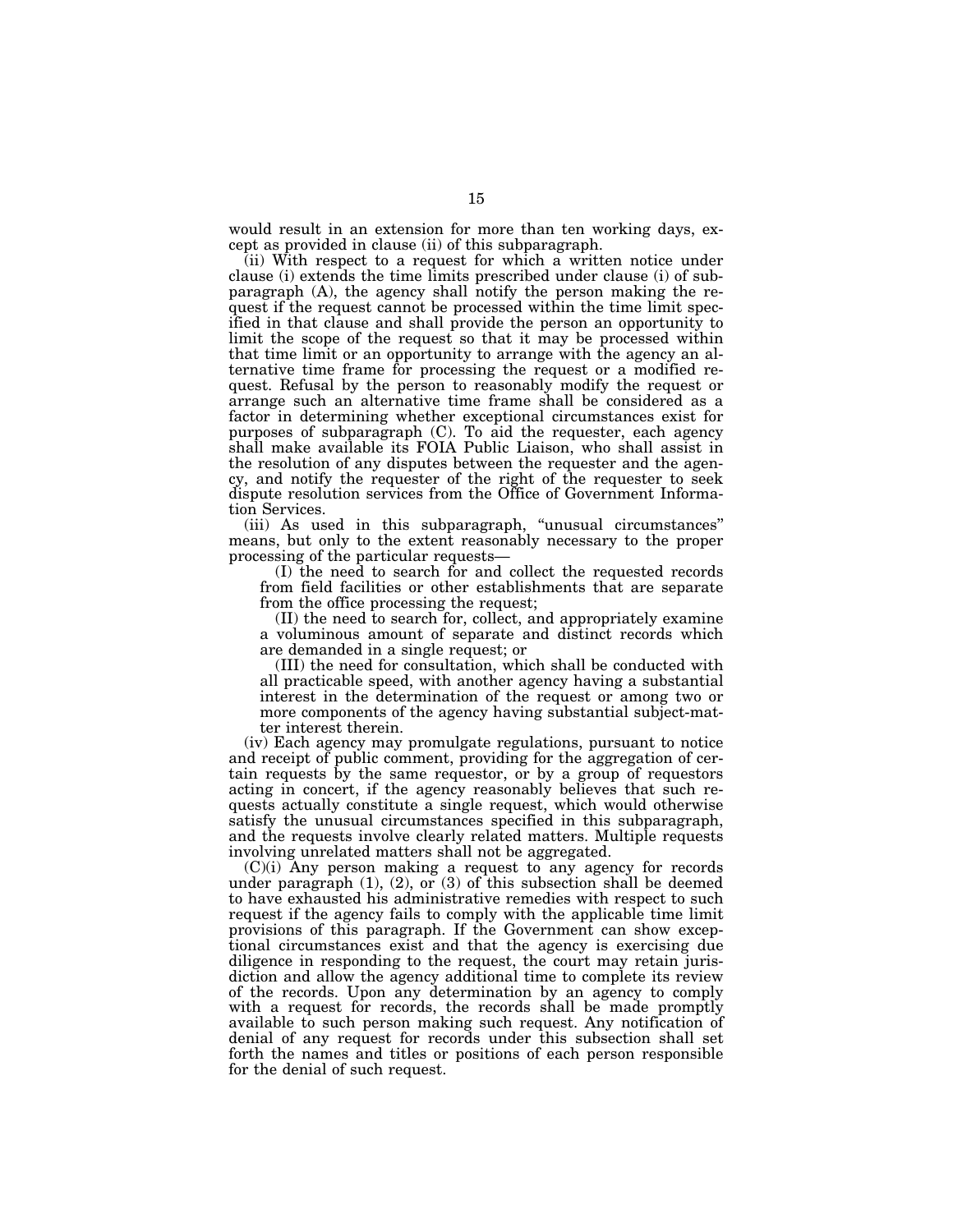(ii) For purposes of this subparagraph, the term ''exceptional circumstances'' does not include a delay that results from a predictable agency workload of requests under this section, unless the agency demonstrates reasonable progress in reducing its backlog of pending requests.

(iii) Refusal by a person to reasonably modify the scope of a request or arrange an alternative time frame for processing a request (or a modified request) under clause (ii) after being given an opportunity to do so by the agency to whom the person made the request shall be considered as a factor in determining whether exceptional circumstances exist for purposes of this subparagraph.

(D)(i) Each agency may promulgate regulations, pursuant to notice and receipt of public comment, providing for multitrack processing of requests for records based on the amount of work or time (or both) involved in processing requests.

(ii) Regulations under this subparagraph may provide a person making a request that does not qualify for the fastest multitrack processing an opportunity to limit the scope of the request in order to qualify for faster processing.

(iii) This subparagraph shall not be considered to affect the requirement under subparagraph (C) to exercise due diligence.

(E)(i) Each agency shall promulgate regulations, pursuant to notice and receipt of public comment, providing for expedited processing of requests for records—

(I) in cases in which the person requesting the records demonstrates a compelling need; and

(II) in other cases determined by the agency.

(ii) Notwithstanding clause (i), regulations under this subparagraph must ensure—

(I) that a determination of whether to provide expedited processing shall be made, and notice of the determination shall be provided to the person making the request, within 10 days after the date of the request; and

(II) expeditious consideration of administrative appeals of such determinations of whether to provide expedited processing.

(iii) An agency shall process as soon as practicable any request for records to which the agency has granted expedited processing under this subparagraph. Agency action to deny or affirm denial of a request for expedited processing pursuant to this subparagraph, and failure by an agency to respond in a timely manner to such a request shall be subject to judicial review under paragraph (4), except that the judicial review shall be based on the record before the agency at the time of the determination.

(iv) A district court of the United States shall not have jurisdiction to review an agency denial of expedited processing of a request for records after the agency has provided a complete response to the request.

 $(v)$  For purposes of this subparagraph, the term "compelling" need'' means—

(I) that a failure to obtain requested records on an expedited basis under this paragraph could reasonably be expected to pose an imminent threat to the life or physical safety of an individual; or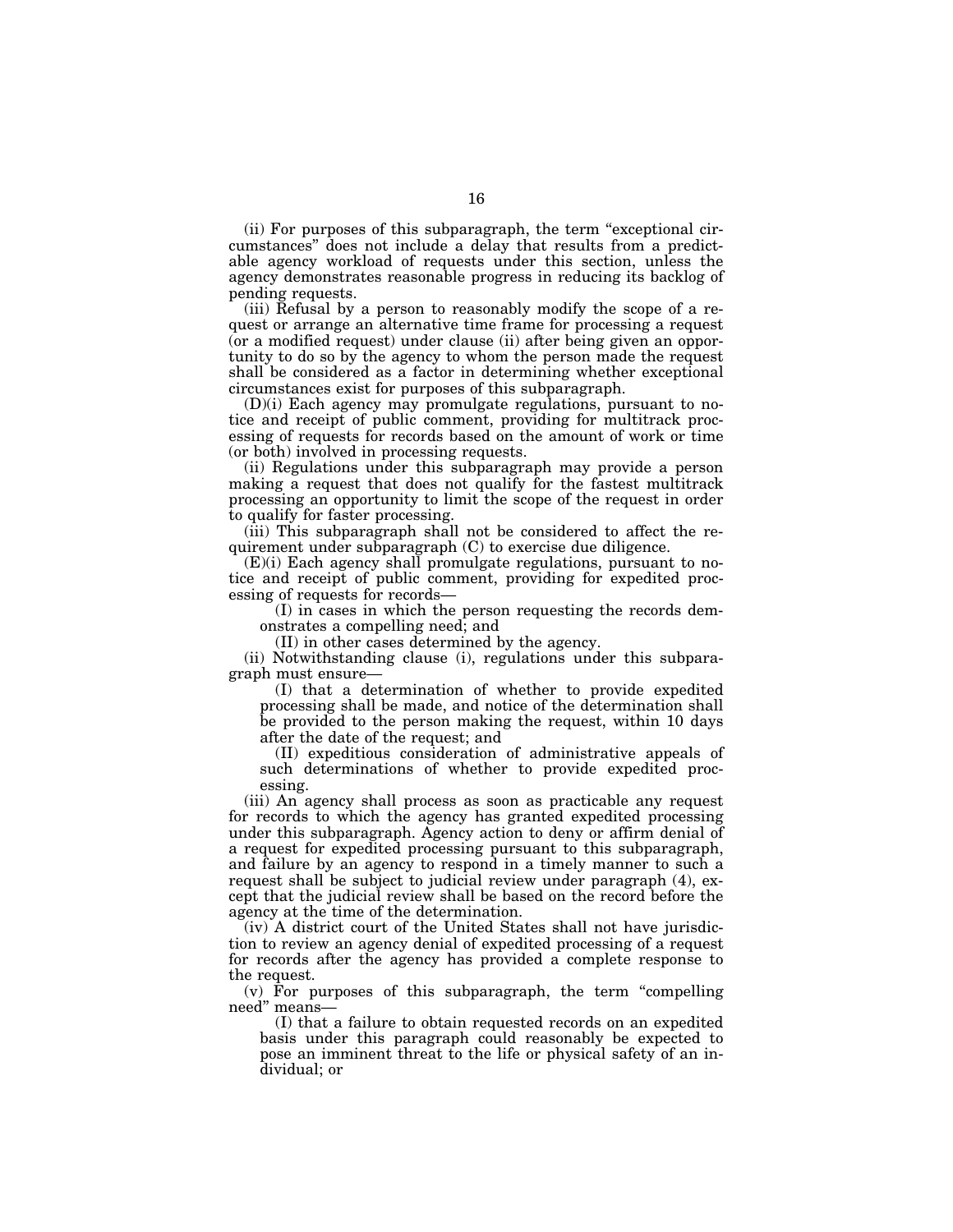(II) with respect to a request made by a person primarily engaged in disseminating information, urgency to inform the public concerning actual or alleged Federal Government activity.

(vi) A demonstration of a compelling need by a person making a request for expedited processing shall be made by a statement certified by such person to be true and correct to the best of such person's knowledge and belief.

(F) In denying a request for records, in whole or in part, an agency shall make a reasonable effort to estimate the volume of any requested matter the provision of which is denied, and shall provide any such estimate to the person making the request, unless providing such estimate would harm an interest protected by the exemption in subsection (b) pursuant to which the denial is made.

(7) Each agency shall—

(A) establish a system to assign an individualized tracking number for each request received that will take longer than ten days to process and provide to each person making a request the tracking number assigned to the request; and

(B) establish a telephone line or Internet service that provides information about the status of a request to the person making the request using the assigned tracking number, including—

(i) the date on which the agency originally received the request; and

(ii) an estimated date on which the agency will complete action on the request.

 $(8)(A)$  An agency shall—

(i) withhold information under this section only if—

(I) the agency reasonably foresees that disclosure would harm an interest protected by an exemption described in subsection (b); or

(II) disclosure is prohibited by law; and

(ii)(I) consider whether partial disclosure of information is possible whenever the agency determines that a full disclosure of a requested record is not possible; and

(II) take reasonable steps necessary to segregate and release nonexempt information; and

(B) Nothing in this paragraph requires disclosure of information that is otherwise prohibited from disclosure by law, or otherwise exempted from disclosure under subsection (b)(3).

(b) This section does not apply to matters that are—

(1)(A) specifically authorized under criteria established by an Executive order to be kept secret in the interest of national defense or foreign policy and (B) are in fact properly classified pursuant to such Executive order;

(2) related solely to the internal personnel rules and practices of an agency;

(3) specifically exempted from disclosure by statute (other than section 552b of this title), if that statute—

(A)(i) requires that the matters be withheld from the public in such a manner as to leave no discretion on the issue; or

(ii) establishes particular criteria for withholding or refers to particular types of matters to be withheld; and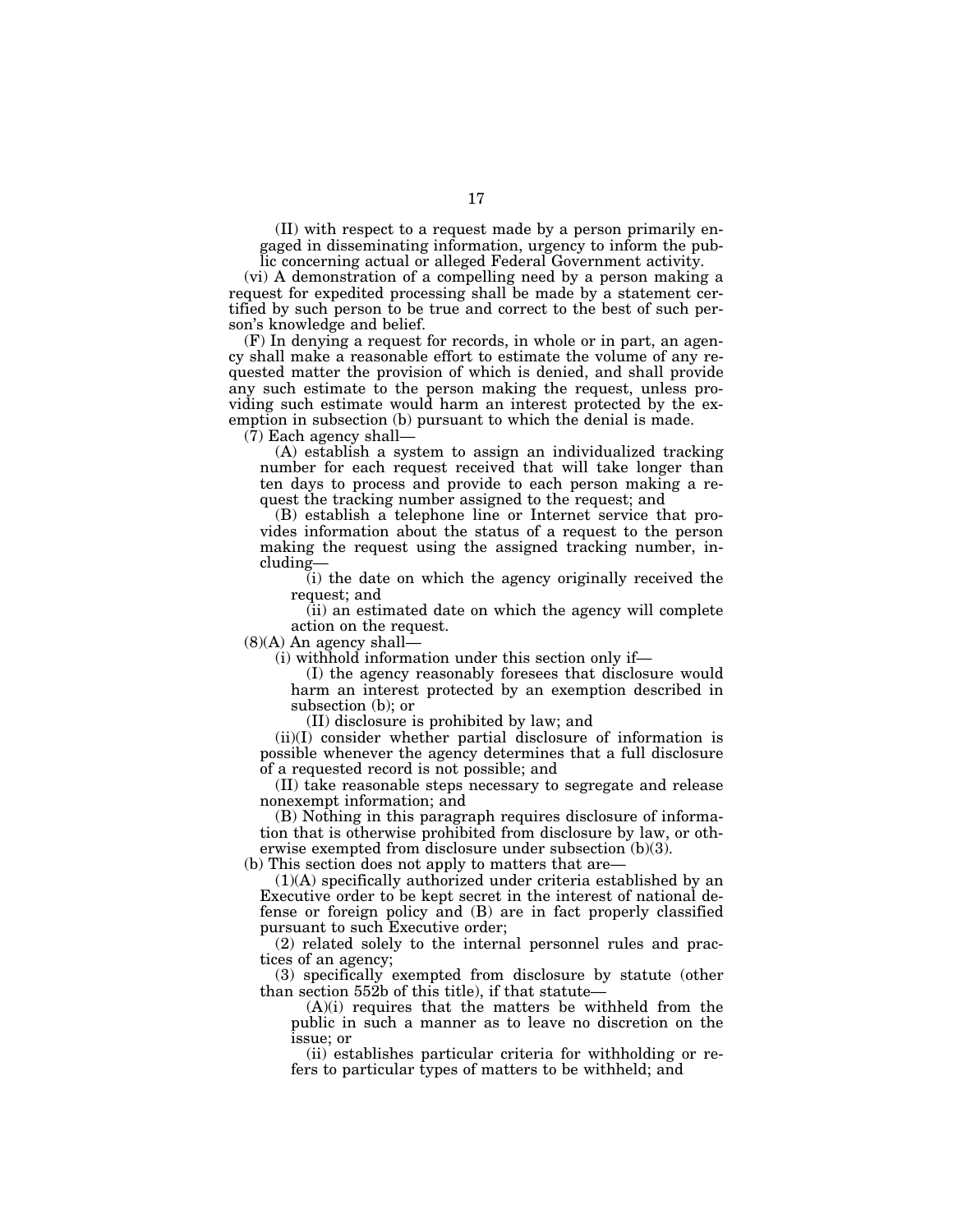(B) if enacted after the date of enactment of the OPEN FOIA Act of 2009, specifically cites to this paragraph.

(4) trade secrets and commercial or financial information obtained from a person and privileged or confidential;

(5) inter-agency or intra-agency memorandums or letters that would not be available by law to a party other than an agency in litigation with the agency, provided that the deliberative process privilege shall not apply to records created 25 years or more before the date on which the records were requested;

(6) personnel and medical files and similar files the disclosure of which would constitute a clearly unwarranted invasion of personal privacy;

(7) records or information compiled for law enforcement purposes, but only to the extent that the production of such law enforcement records or information (A) could reasonably be expected to interfere with enforcement proceedings, (B) would deprive a person of a right to a fair trial or an impartial adjudication, (C) could reasonably be expected to constitute an unwarranted invasion of personal privacy, (D) could reasonably be expected to disclose the identity of a confidential source, including a State, local, or foreign agency or authority or any private institution which furnished information on a confidential basis, and, in the case of a record or information compiled by criminal law enforcement authority in the course of a criminal investigation or by an agency conducting a lawful national security intelligence investigation, information furnished by a confidential source, (E) would disclose techniques and procedures for law enforcement investigations or prosecutions, or would disclose guidelines for law enforcement investigations or prosecutions if such disclosure could reasonably be expected to risk circumvention of the law, or  $(F)$  could reasonably be expected to endanger the life or physical safety of any individual;

(8) contained in or related to examination, operating, or condition reports prepared by, on behalf of, or for the use of an agency responsible for the regulation or supervision of financial institutions; or

(9) geological and geophysical information and data, including maps, concerning wells.

Any reasonably segregable portion of a record shall be provided to any person requesting such record after deletion of the portions which are exempt under this subsection. The amount of information deleted, and the exemption under which the deletion is made, shall be indicated on the released portion of the record, unless including that indication would harm an interest protected by the exemption in this subsection under which the deletion is made. If technically feasible, the amount of the information deleted, and the exemption under which the deletion is made, shall be indicated at the place in the record where such deletion is made.

 $(c)(1)$  Whenever a request is made which involves access to records described in subsection (b)(7)(A) and—

(A) the investigation or proceeding involves a possible violation of criminal law; and

(B) there is reason to believe that (i) the subject of the investigation or proceeding is not aware of its pendency, and (ii) dis-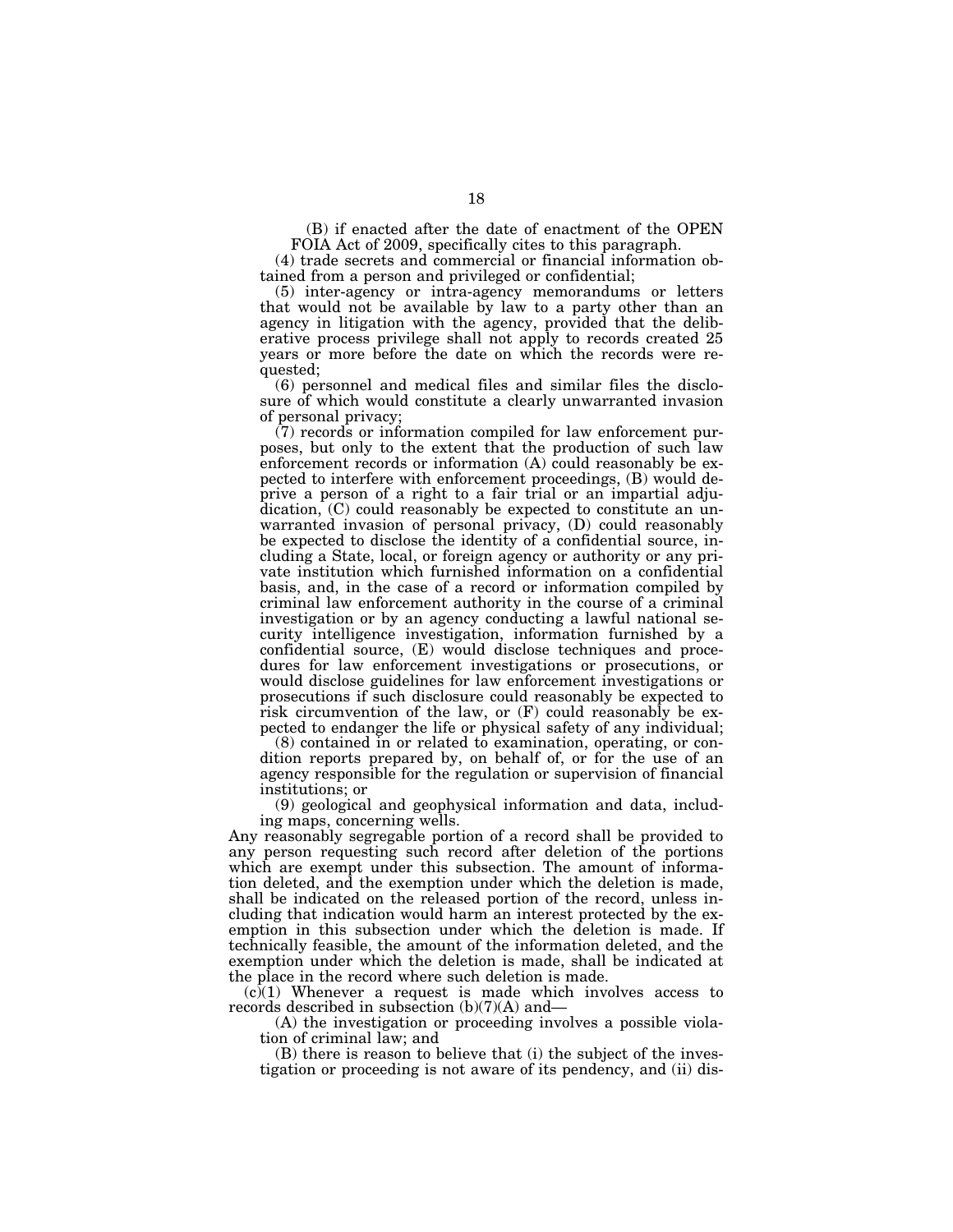closure of the existence of the records could reasonably be expected to interfere with enforcement proceedings,

the agency may, during only such time as that circumstance continues, treat the records as not subject to the requirements of this section.

(2) Whenever informant records maintained by a criminal law enforcement agency under an informant's name or personal identifier are requested by a third party according to the informant's name or personal identifier, the agency may treat the records as not subject to the requirements of this section unless the informant's status as an informant has been officially confirmed.

(3) Whenever a request is made which involves access to records maintained by the Federal Bureau of Investigation pertaining to foreign intelligence or counterintelligence, or international terrorism, and the existence of the records is classified information as provided in subsection  $(b)(1)$ , the Bureau may, as long as the existence of the records remains classified information, treat the records as not subject to the requirements of this section.

(d) This section does not authorize withholding of information or limit the availability of records to the public, except as specifically stated in this section. This section is not authority to withhold information from Congress.

(e)(1) On or before February 1 of each year, each agency shall submit to the Attorney General of the United States and to the Director of the Office of Government Information Services a report which shall cover the preceding fiscal year and which shall include—

(A) the number of determinations made by the agency not to comply with requests for records made to such agency under subsection (a) and the reasons for each such determination;

(B)(i) the number of appeals made by persons under subsection (a)(6), the result of such appeals, and the reason for the action upon each appeal that results in a denial of information; and

(ii) a complete list of all statutes that the agency relies upon to authorize the agency to withhold information under subsection (b)(3), the number of occasions on which each statute was relied upon, a description of whether a court has upheld the decision of the agency to withhold information under each such statute, and a concise description of the scope of any information withheld;

(C) the number of requests for records pending before the agency as of September 30 of the preceding year, and the median and average number of days that such requests had been pending before the agency as of that date;

(D) the number of requests for records received by the agency and the number of requests which the agency processed;

(E) the median number of days taken by the agency to process different types of requests, based on the date on which the requests were received by the agency;

(F) the average number of days for the agency to respond to a request beginning on the date on which the request was received by the agency, the median number of days for the agency to respond to such requests, and the range in number of days for the agency to respond to such requests;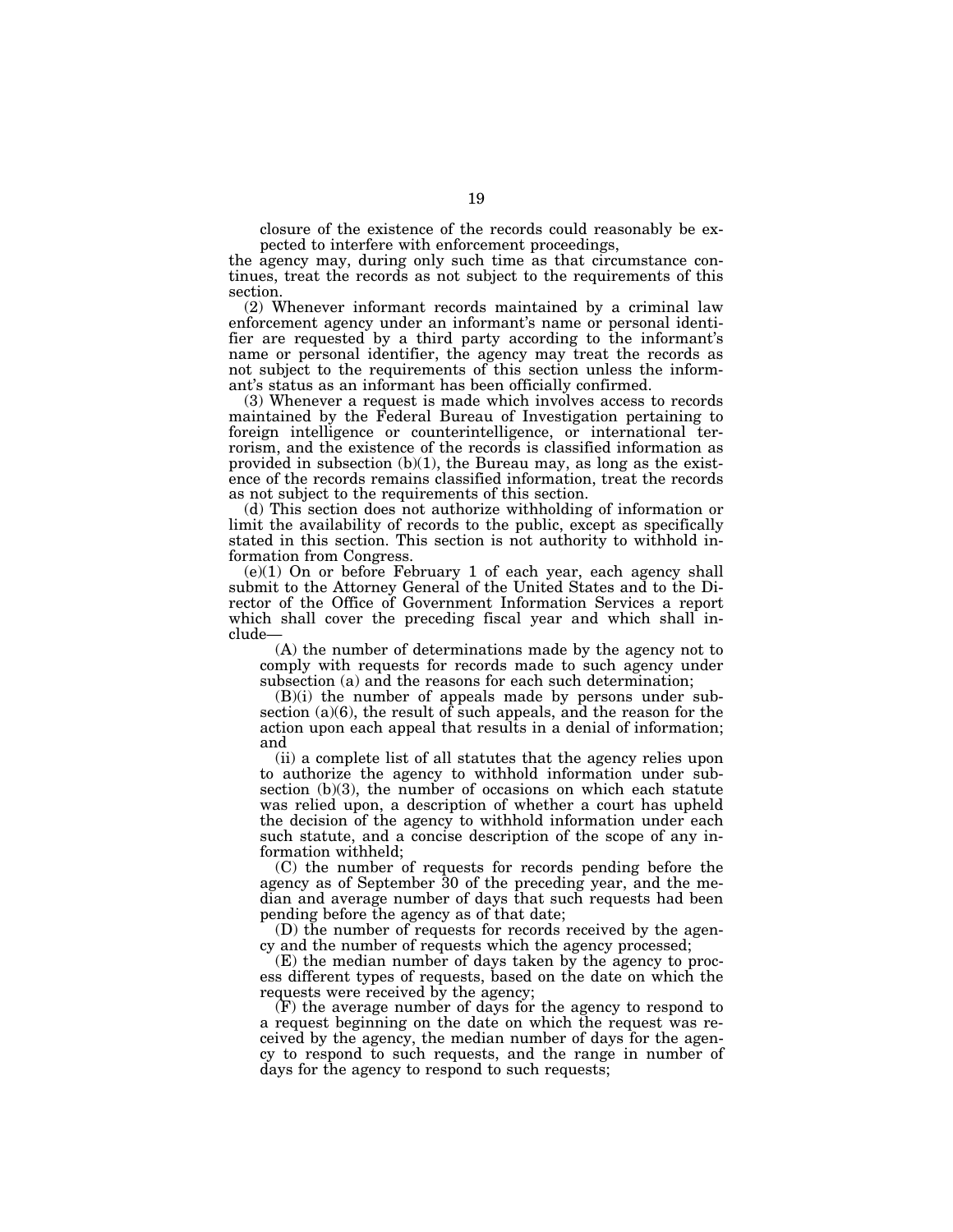(G) based on the number of business days that have elapsed since each request was originally received by the agency—

(i) the number of requests for records to which the agency has responded with a determination within a period up to and including 20 days, and in 20-day increments up to and including 200 days;

(ii) the number of requests for records to which the agency has responded with a determination within a period greater than 200 days and less than 301 days;

(iii) the number of requests for records to which the agency has responded with a determination within a period greater than 300 days and less than 401 days; and

(iv) the number of requests for records to which the agency has responded with a determination within a period greater than 400 days;

(H) the average number of days for the agency to provide the granted information beginning on the date on which the request was originally filed, the median number of days for the agency to provide the granted information, and the range in number of days for the agency to provide the granted information;

(I) the median and average number of days for the agency to respond to administrative appeals based on the date on which the appeals originally were received by the agency, the highest number of business days taken by the agency to respond to an administrative appeal, and the lowest number of business days taken by the agency to respond to an administrative appeal;

(J) data on the 10 active requests with the earliest filing dates pending at each agency, including the amount of time that has elapsed since each request was originally received by the agency;

(K) data on the 10 active administrative appeals with the earliest filing dates pending before the agency as of September 30 of the preceding year, including the number of business days that have elapsed since the requests were originally received by the agency;

(L) the number of expedited review requests that are granted and denied, the average and median number of days for adjudicating expedited review requests, and the number adjudicated within the required 10 days;

(M) the number of fee waiver requests that are granted and denied, and the average and median number of days for adjudicating fee waiver determinations;

(N) the total amount of fees collected by the agency for processing requests;

(O) the number of full-time staff of the agency devoted to processing requests for records under this section, and the total amount expended by the agency for processing such requests;

(P) the number of times the agency denied a request for records under subsection (c); and

(Q) the number of records that were made available for public inspection in an electronic format under subsection  $(a)(2)$ .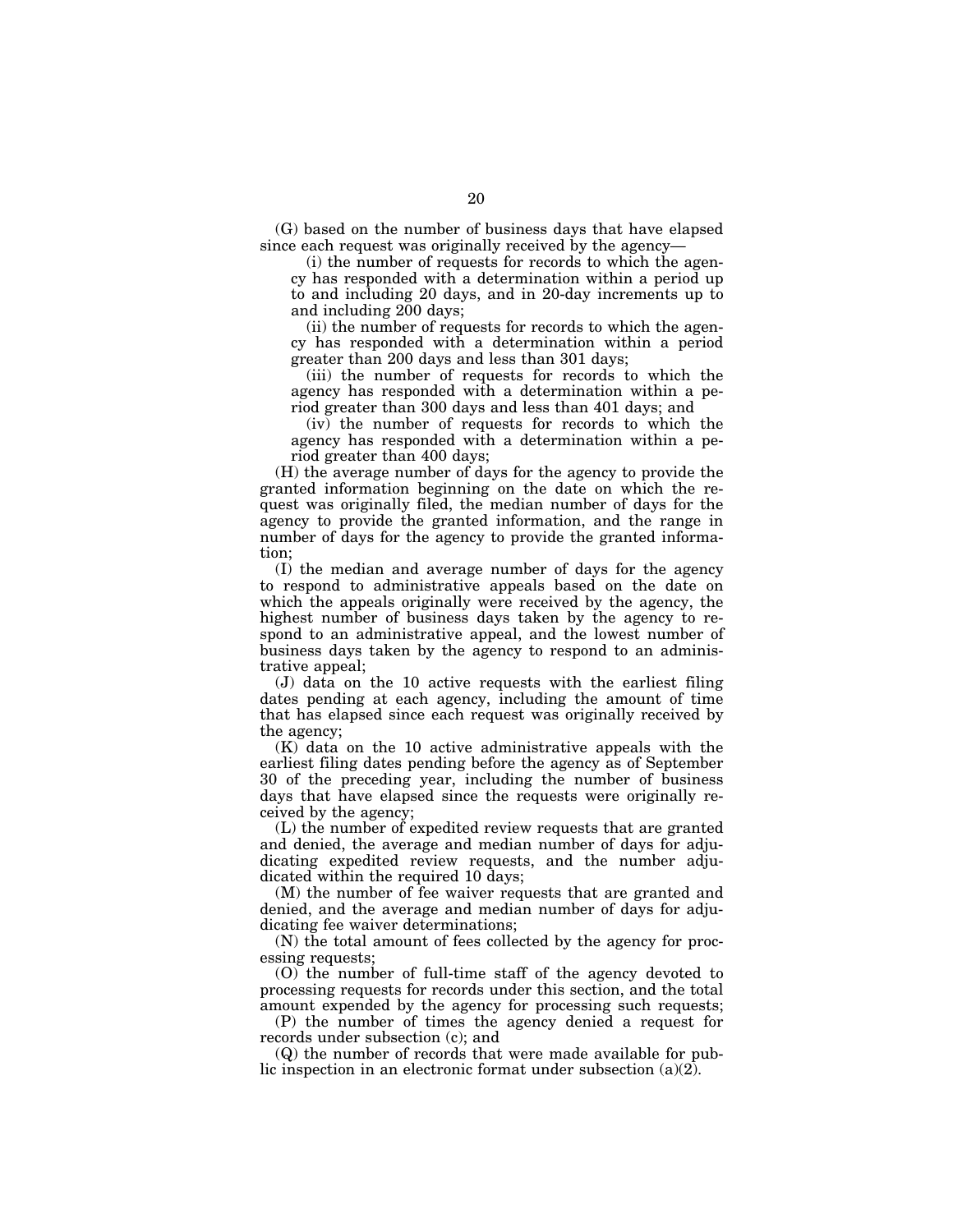(2) Information in each report submitted under paragraph (1) shall be expressed in terms of each principal component of the agency and for the agency overall.

(3) Each agency shall make each such report available for public inspection in an electronic format. In addition, each agency shall make the raw statistical data used in each report available in a timely manner for public inspection in an electronic format, which shall be made available—

(A) without charge, license, or registration requirement;

(B) in an aggregated, searchable format; and

(C) in a format that may be downloaded in bulk.

(4) The Attorney General of the United States shall make each report which has been made available by electronic means available at a single electronic access point. The Attorney General of the United States shall notify the Chairman and ranking minority member of the Committee on Oversight and Government Reform of the House of Representatives and the Chairman and ranking minority member of the Committees on Homeland Security and Governmental Affairs and the Judiciary of the Senate, no later than March 1 of the year in which each such report is issued, that such reports are available by electronic means.

(5) The Attorney General of the United States, in consultation with the Director of the Office of Management and Budget, shall develop reporting and performance guidelines in connection with reports required by this subsection by October 1, 1997, and may establish additional requirements for such reports as the Attorney General determines may be useful.

(6)(A) The Attorney General of the United States shall submit to the Committee on Oversight and Government Reform of the House of Representatives, the Committee on the Judiciary of the Senate, and the President a report on or before March 1 of each calendar year, which shall include for the prior calendar year—

(i) a listing of the number of cases arising under this section; (ii) a listing of—

(I) each subsection, and any exemption, if applicable, involved in each case arising under this section;

(II) the disposition of each case arising under this section; and

(III) the cost, fees, and penalties assessed under subparagraphs  $(E)$ ,  $(F)$ , and  $(G)$  of subsection  $(a)(4)$ ; and

(iii) a description of the efforts undertaken by the Department of Justice to encourage agency compliance with this section.

(B) The Attorney General of the United States shall make—

(i) each report submitted under subparagraph (A) available for public inspection in an electronic format; and

(ii) the raw statistical data used in each report submitted under subparagraph (A) available for public inspection in an electronic format, which shall be made available—

(I) without charge, license, or registration requirement;

(II) in an aggregated, searchable format; and

(III) in a format that may be downloaded in bulk.

(f) For purposes of this section, the term—

 $(1)$  "agency" as defined in section 551(1) of this title includes any executive department, military department, Government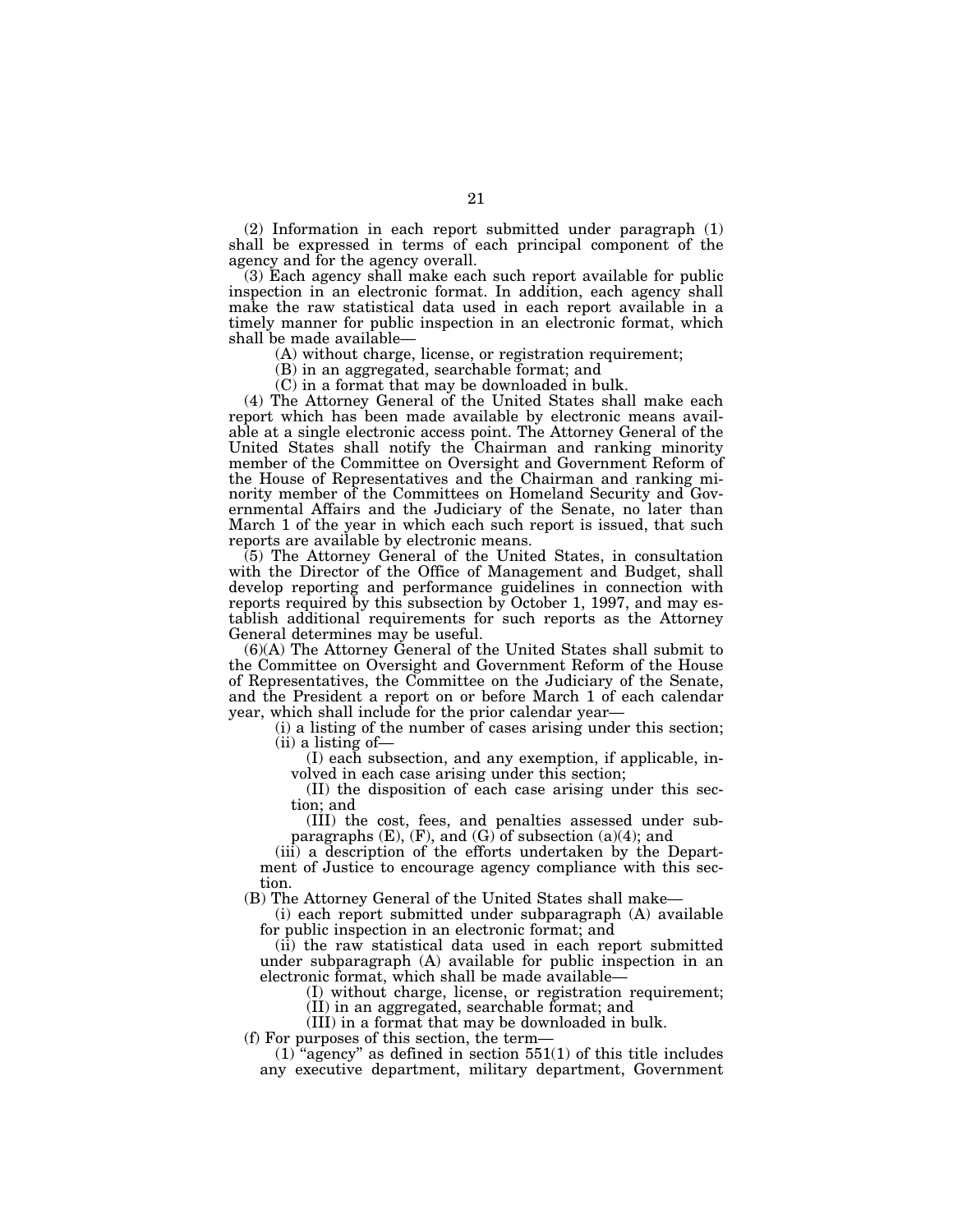corporation, Government controlled corporation, or other establishment in the executive branch of the Government (including the Executive Office of the President), or any independent regulatory agency; and

 $(2)$  "record" and any other term used in this section in reference to information includes—

(A) any information that would be an agency record subject to the requirements of this section when maintained by an agency in any format, including an electronic format; and

(B) any information described under subparagraph (A) that is maintained for an agency by an entity under Government contract, for the purposes of records management.

(g) The head of each agency shall prepare and make available for public inspection in an electronic format, reference material or a guide for requesting records or information from the agency, subject to the exemptions in subsection (b), including—

(1) an index of all major information systems of the agency; (2) a description of major information and record locator systems maintained by the agency; and

(3) a handbook for obtaining various types and categories of public information from the agency pursuant to chapter 35 of title 44, and under this section.

(h)(1) There is established the Office of Government Information Services within the National Archives and Records Administration. The head of the Office shall be the Director of the Office of Government Information Services.

(2) The Office of Government Information Services shall—

(A) review policies and procedures of administrative agencies under this section;

(B) review compliance with this section by administrative agencies; and

(C) identify procedures and methods for improving compliance under this section.

(3) The Office of Government Information Services shall offer mediation services to resolve disputes between persons making requests under this section and administrative agencies as a nonexclusive alternative to litigation and may issue advisory opinions at the discretion of the Office or upon request of any party to a dispute.

(4)(A) Not less frequently than annually, the Director of the Office of Government Information Services shall submit to the Committee on Oversight and Government Reform of the House of Representatives, the Committee on the Judiciary of the Senate, and the President—

(i) a report on the findings of the information reviewed and identified under paragraph (2);

(ii) a summary of the activities of the Office of Government Information Services under paragraph (3), including—

(I) any advisory opinions issued; and

(II) the number of times each agency engaged in dispute resolution with the assistance of the Office of Government Information Services or the FOIA Public Liaison; and

(iii) legislative and regulatory recommendations, if any, to improve the administration of this section.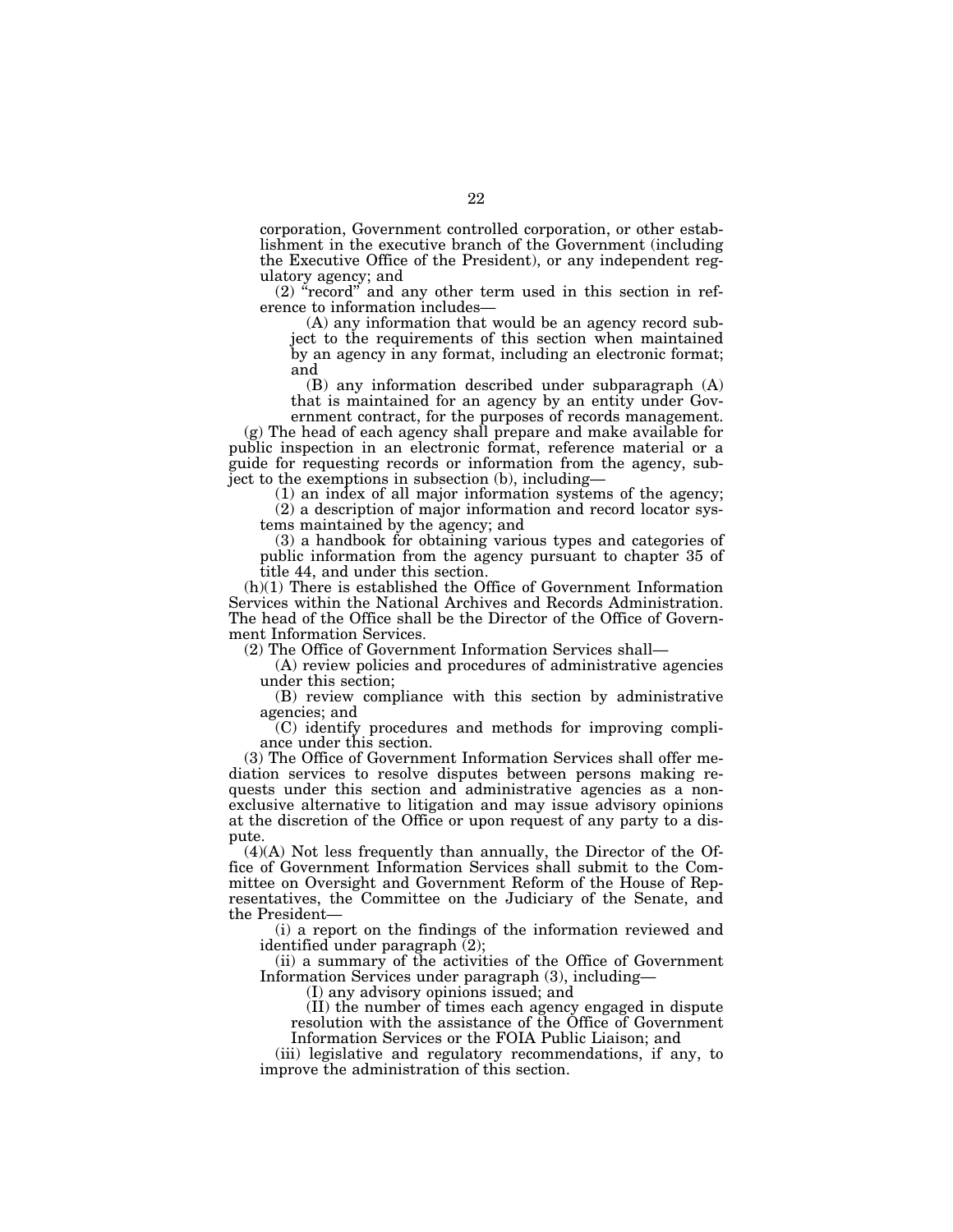(B) The Director of the Office of Government Information Services shall make each report submitted under subparagraph (A) available for public inspection in an electronic format.

(C) The Director of the Office of Government Information Services shall not be required to obtain the prior approval, comment, or review of any officer or agency of the United States, including the Department of Justice, the Archivist of the United States, or the Office of Management and Budget before submitting to Congress, or any committee or subcommittee thereof, any reports, recommendations, testimony, or comments, if such submissions include a statement indicating that the views expressed therein are those of the Director and do not necessarily represent the views of the President.

(5) The Director of the Office of Government Information Services may directly submit additional information to Congress and the President as the Director determines to be appropriate.

(6) Not less frequently than annually, the Office of Government Information Services shall conduct a meeting that is open to the public on the review and reports by the Office and shall allow interested persons to appear and present oral or written statements at the meeting.

(i) The Government Accountability Office shall conduct audits of administrative agencies on the implementation of this section and issue reports detailing the results of such audits.

 $(j)(1)$  Each agency shall designate a Chief FOIA Officer who shall be a senior official of such agency (at the Assistant Secretary or equivalent level).

(2) The Chief FOIA Officer of each agency shall, subject to the authority of the head of the agency—

(A) have agency-wide responsibility for efficient and appropriate compliance with this section;

(B) monitor implementation of this section throughout the agency and keep the head of the agency, the chief legal officer of the agency, and the Attorney General appropriately informed of the agency's performance in implementing this section;

 $(C)$  recommend to the head of the agency such adjustments to agency practices, policies, personnel, and funding as may be necessary to improve its implementation of this section;

(D) review and report to the Attorney General, through the head of the agency, at such times and in such formats as the Attorney General may direct, on the agency's performance in implementing this section;

(E) facilitate public understanding of the purposes of the statutory exemptions of this section by including concise descriptions of the exemptions in both the agency's handbook issued under subsection (g), and the agency's annual report on this section, and by providing an overview, where appropriate, of certain general categories of agency records to which those exemptions apply;

(F) offer training to agency staff regarding their responsibilities under this section;

(G) serve as the primary agency liaison with the Office of Government Information Services and the Office of Information Policy; and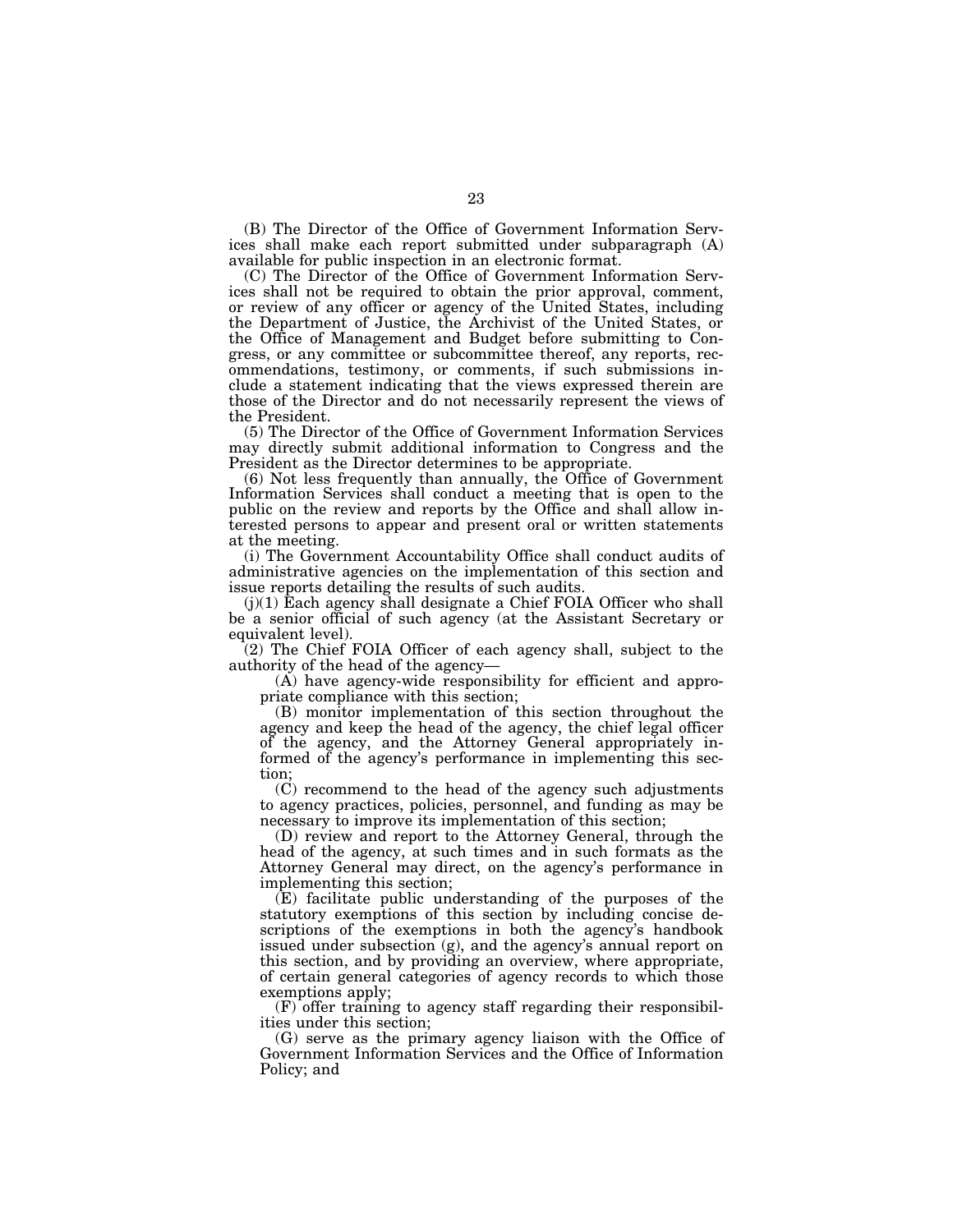(H) designate 1 or more FOIA Public Liaisons.

(3) The Chief FOIA Officer of each agency shall review, not less frequently than annually, all aspects of the administration of this section by the agency to ensure compliance with the requirements of this section, including—

(A) agency regulations;

(B) disclosure of records required under paragraphs (2) and (8) of subsection (a);

(C) assessment of fees and determination of eligibility for fee waivers;

(D) the timely processing of requests for information under this section;

(E) the use of exemptions under subsection (b); and

(F) dispute resolution services with the assistance of the Office of Government Information Services or the FOIA Public Liaison.

 $(k)(1)$  There is established in the executive branch the Chief FOIA Officers Council (referred to in this subsection as the "Council'').

(2) The Council shall be comprised of the following members:

(A) The Deputy Director for Management of the Office of Management and Budget.

(B) The Director of the Office of Information Policy at the Department of Justice.

(C) The Director of the Office of Government Information Services.

(D) The Chief FOIA Officer of each agency.

(E) Any other officer or employee of the United States as designated by the Co-Chairs.

(3) The Director of the Office of Information Policy at the Department of Justice and the Director of the Office of Government Information Services shall be the Co-Chairs of the Council.

(4) The Administrator of General Services shall provide administrative and other support for the Council.

(5)(A) The duties of the Council shall include the following:

(i) Develop recommendations for increasing compliance and efficiency under this section.

(ii) Disseminate information about agency experiences, ideas, best practices, and innovative approaches related to this section.

(iii) Identify, develop, and coordinate initiatives to increase transparency and compliance with this section.

(iv) Promote the development and use of common performance measures for agency compliance with this section.

(B) In performing the duties described in subparagraph (A), the Council shall consult on a regular basis with members of the public who make requests under this section.

(6)(A) The Council shall meet regularly and such meetings shall be open to the public unless the Council determines to close the meeting for reasons of national security or to discuss information exempt under subsection (b).

(B) Not less frequently than annually, the Council shall hold a meeting that shall be open to the public and permit interested persons to appear and present oral and written statements to the Council.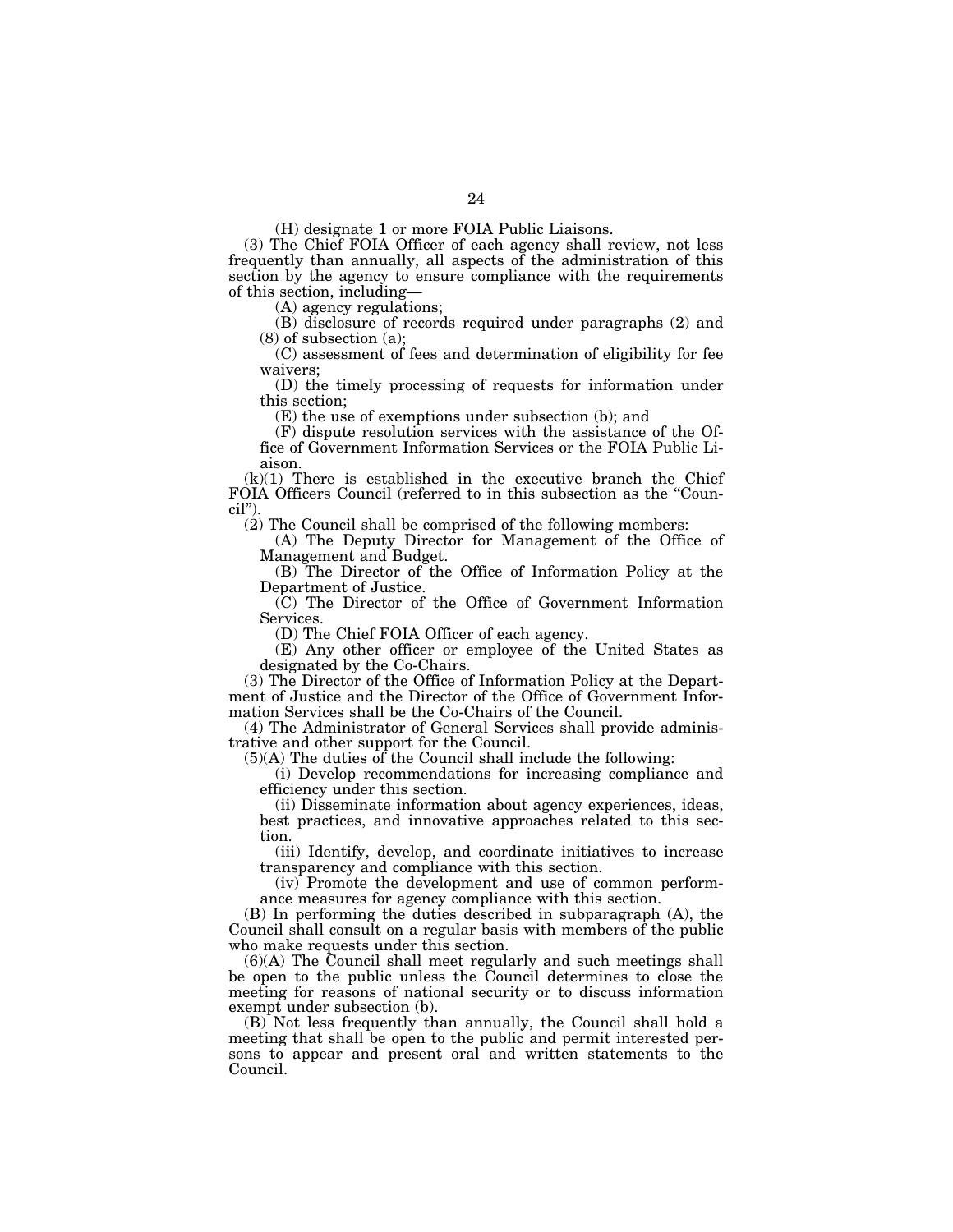(C) Not later than 10 business days before a meeting of the Council, notice of such meeting shall be published in the Federal Register.

(D) Except as provided in subsection (b), the records, reports, transcripts, minutes, appendices, working papers, drafts, studies, agenda, or other documents that were made available to or prepared for or by the Council shall be made publicly available.

(E) Detailed minutes of each meeting of the Council shall be kept and shall contain a record of the persons present, a complete and accurate description of matters discussed and conclusions reached, and copies of all reports received, issued, or approved by the Council. The minutes shall be redacted as necessary and made publicly available.

(l) FOIA Public Liaisons shall report to the agency Chief FOIA Officer and shall serve as supervisory officials to whom a requester under this section can raise concerns about the service the requester has received from the FOIA Requester Center, following an initial response from the FOIA Requester Center Staff. FOIA Public Liaisons shall be responsible for assisting in reducing delays, increasing transparency and understanding of the status of requests, and assisting in the resolution of disputes.

(m)(1) The Director of the Office of Management and Budget, in consultation with the Attorney General, shall ensure the operation of a consolidated online request portal that allows a member of the public to submit a request for records under subsection (a) to any agency from a single website. The portal may include any additional tools the Director of the Office of Management and Budget finds will improve the implementation of this section.

(2) This subsection shall not be construed to alter the power of any other agency to create or maintain an independent online portal for the submission of a request for records under this section. The Director of the Office of Management and Budget shall establish standards for interoperability between the portal required under paragraph (1) and other request processing software used by agencies subject to this section.

*(n) The Federal National Mortgage Association or the Federal Home Loan Mortgage Corporation shall comply with agency requirements under this section during any period such enterprise is under conservatorship or receivership pursuant to section 1367 of the Federal Housing Enterprises Financial Safety and Soundness Act of 1992 (12 U.S.C. 4617).* 

\* \* \* \* \* \* \*